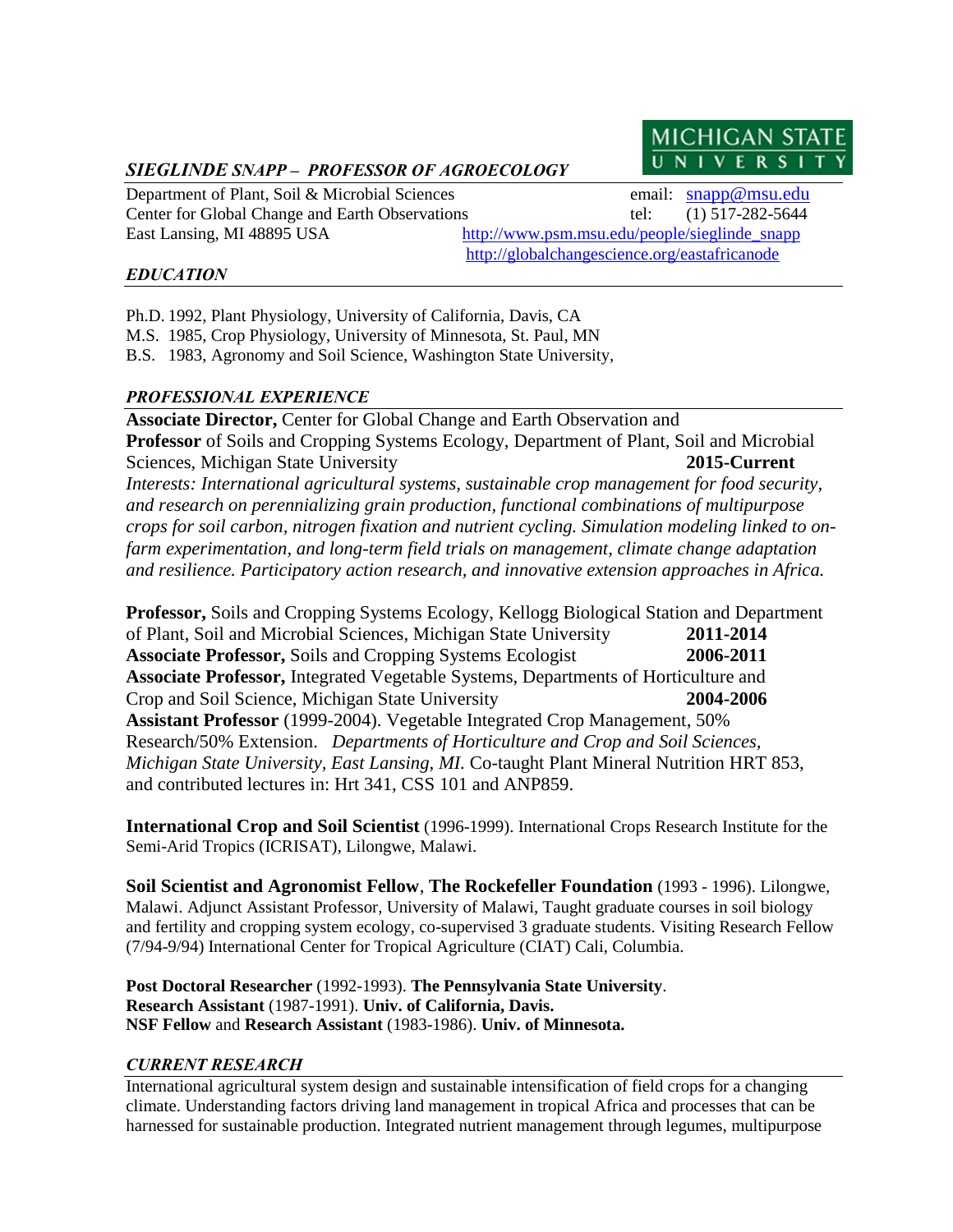shrubs and cover crops for nutrient efficiency, carbon assimilation and soil function. Scaling out through participatory, adaptive extension and action education. Pioneered participatory research methods such as the mother/baby trial design for on-farm research and impact. Currently advise 5 graduate students, member of 8 graduate committees, and supervise two postdoc. research associates.

## *CURRENT TEACHING*

Co-developed MSU Graduate specialization in Ecological Food and Farming Systems (EFFS) and multidisciplinary, university-wide undergraduate minor in Sustainable Agriculture and Food Systems (SAFS). Teach Agricultural Systems CSS431 and International Agriculture Seminar CSS 294, and occasionally teach Sustainable Agriculture Experience Seminar CSS/ACR 892B.

### *HONORS AND PROFESSIONAL ACCOMPLISHMENTS*

| 2016        | <b>Fulbright Fellowship</b>                                                                                |  |  |  |
|-------------|------------------------------------------------------------------------------------------------------------|--|--|--|
| 2016        | Member of Editorial Board, Global Food Security                                                            |  |  |  |
| 2015        | International Service in Agronomy Award, American Society of Agronomy                                      |  |  |  |
| 2015        | Invited speaker, AAAS Sustainable Intensification Indicators Symposium, 12-14 Feb., San                    |  |  |  |
|             | Jose, CA                                                                                                   |  |  |  |
| 2014        | Invited speaker, AAAS Perennial Grains for Food and Environmental Security                                 |  |  |  |
|             | Symposium, American Association for the Advancement of Science Annual Meeting, 13-<br>17 Feb., Chicago, IL |  |  |  |
| 2013        | E-conference lead discussant and author of a review on Sustainable Intensification for                     |  |  |  |
|             | USAID new Innovation Lab on Sustainable Intensification, June 18-20.                                       |  |  |  |
|             | Keynote speaker, Launch, Global Center for Food Systems Innovation, MSU, March 21                          |  |  |  |
|             | Invited speaker, AAAS Sustainable Intensification for Africa Symposium, 14-18 Feb.,                        |  |  |  |
|             | Boston, MA                                                                                                 |  |  |  |
| 2012        | Plenary speaker at 40 <sup>th</sup> Anniversary Science Symposium, ICRISAT, Hyderabad, India               |  |  |  |
|             | Multinational Exchange for Sustainable Agriculture, Board member                                           |  |  |  |
| 2011        | USDA-ARS External reviewer for Systems Program 216                                                         |  |  |  |
|             | USAID Co-led external review of CSISA rice-wheat conservation project                                      |  |  |  |
| 2010        | <b>Elected Fellow of the American Society of Agronomy</b>                                                  |  |  |  |
| 2009        | <b>Fulbright Fellowship</b>                                                                                |  |  |  |
| 2008        | John K. Hudzik Emerging Leader in International Studies Award, MSU                                         |  |  |  |
|             | USDA NRI-Managed Ecosystem Review Panel member                                                             |  |  |  |
|             | 2006 - current Associate Editor, Agronomy Journal                                                          |  |  |  |
|             | External Reviewer of long-term research for University of Uppsala, Sweden                                  |  |  |  |
| 2005        | President, Soil Organic Matter Regional Research Committee, NCR59                                          |  |  |  |
| 2004        | McKnight Foundation External Reviewer on Legume Biodiversity for Africa                                    |  |  |  |
| 2003        | Chair, Organic Committee, American Society of Horticultural Science                                        |  |  |  |
|             | McKnight Foundation External Reviewer for Latin America Agricultural Projects                              |  |  |  |
| $2002 - 09$ | <b>Associate Editor, Field Crops Research</b>                                                              |  |  |  |
| 2000        | External Reviewer for Zimbabwe Agriculture Program, The Rockefeller Foundation                             |  |  |  |
| 1991        | Outstanding PhD Graduate Student, Vegetable Crops Dept., UC Davis                                          |  |  |  |
|             | Storkan Disease Foundation Research Fellowship                                                             |  |  |  |
| 1990        | University of California Regents Fellowship                                                                |  |  |  |
| 1989        | John Moran Grant-in-Aid Scholarship; Jastro-Shields Research Scholarship                                   |  |  |  |
| 1983 - 86   | National Science Foundation Predoctoral Fellowship                                                         |  |  |  |
|             | Vice-President, Sustainable Agriculture Club, University of Minnesota                                      |  |  |  |
| 1983        | Outstanding Agronomy Senior, Washington State University                                                   |  |  |  |
|             | President, Agronomy Club; Alpha Zeta; Magnuson Scholarship                                                 |  |  |  |
|             | President and Co-founder of Student Chapter of Tilth                                                       |  |  |  |
| 1982        | Washington State University undergraduate research award                                                   |  |  |  |
|             | Scholarships: Frank Feenan, Lindahl Memorial, Max Hinrichs Sr.                                             |  |  |  |
| 1981        | American Society of Agronomy National Undergraduate Essay Contest Winner                                   |  |  |  |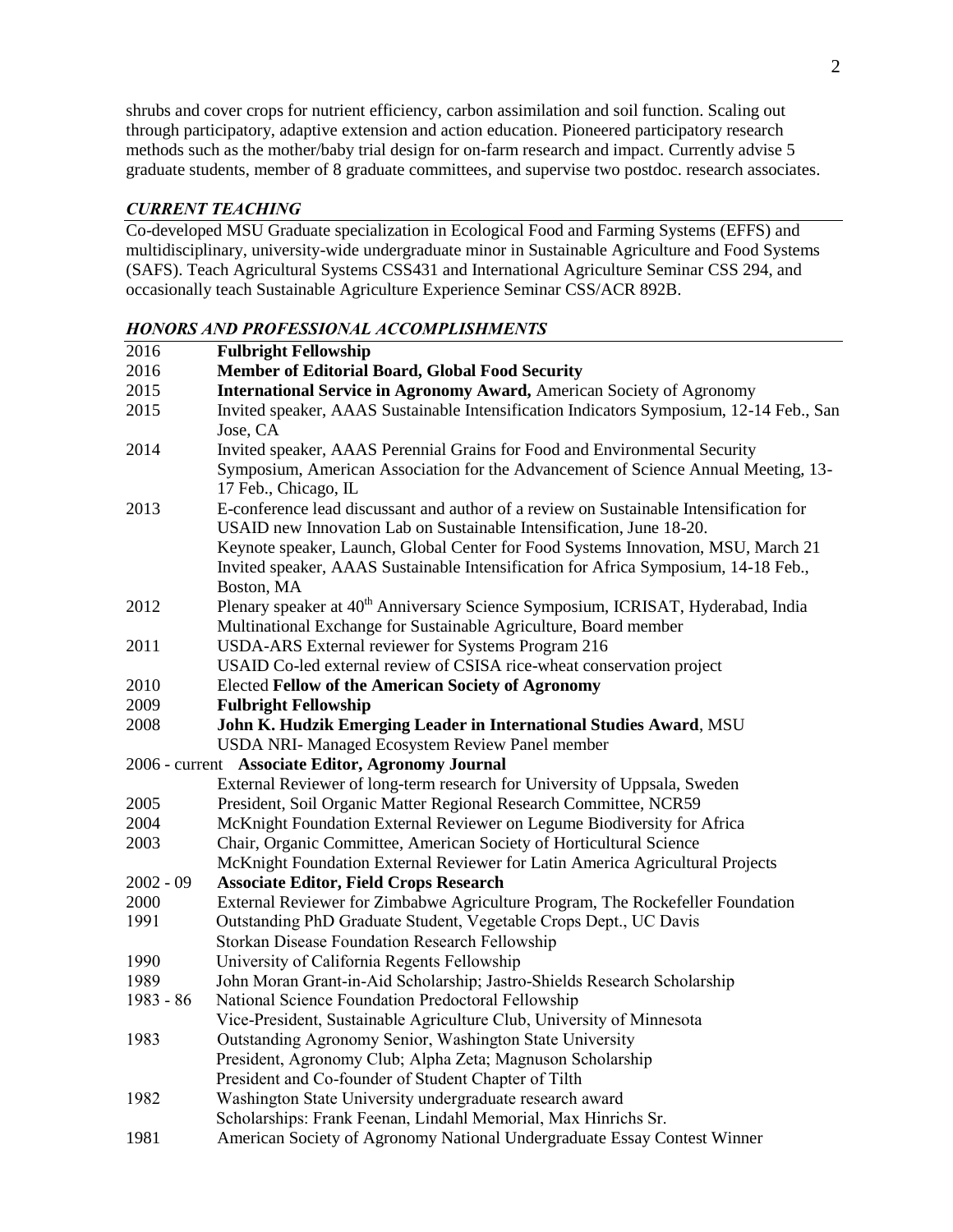- **Snapp,** S.S. and B. Pound (Eds.) 2016. Agricultural Systems: Agroecology and Rural Innovation for Development. Second Edition. Academic Press. 440 pp.
- **Snapp,** S.S. and B. Pound (Eds.) 2008. Agricultural Systems: Agroecology and Rural Innovation for Development. Academic Press. 370 pp.
- Pound, B. S.S. **Snapp**, C. McDougal and A. Braun (Eds.) 2003. Uniting Science and Participation: Managing Natural Resources for Sustainable Livelihoods. Earthscan, U.K. and IRDC, Canada

#### *JOURNAL PUBLICATIONS*

#### *Manuscripts submitted*

- Grabowski, P., L. Schmitt Olabisi, J.A. Adebiyi, K. Waldman, S.S. **Snapp** and R. Richardson. Assessing the potential for agricultural technology adoption using system dynamics and choice experiments: The case of perennial pigeonpea in Malawi. *Ecological Economics,* Ms. in review
- Williams, A., M.C. Hunter, M. Kammerer, D. Kane, N. Jordan, D. Mortensen, R.G. Smith, S. **Snapp**, and A. Davis. Soil water holding capacity mitigates production downside risk and volatility in US rainfed maize: Time to invest in soil organic matter. Nature Climate Change, Ms in review.
- Williams, A., A. Davis, L. Jilling, A.S. Grandy, R. Koide, D. Mortensen, R. Smith, S. **Snapp**, K. Spokas, A. Yannarell, and N. Jordan. Reconciling opposing soil processes in row-crop agroecosystems via soil functional zone management. *J. of Applied Ecology*, Ms in review.
- Smith, A., S.S. **Snapp**, R. Chikowo, P. Thorne, M. Bekunda and J. Glover. Measuring sustainable intensification in smallholder agroecosystems: A review. *Global Food Security,* Ms. in review.
- Rogé, P., S.S. **Snapp**, M.K. Kakwera, L. Mungai, I. Jambo and B. Peter. Opportunities for perennial food crops in Malawi: A review. *Agronomy and Sustainable Development*, Ms. in review.
- Williams, A., A. Davis, P. Ewing, L. Atwood, A. Jilling, D. Kane, M. Li, Y. Lou, A.S. Grandy, S. Huerd, M. Hunter, R. Koide, D. Mortensen, R. Smith, S. **Snapp**, K. Spokas, A. Yannarell, and N. Jordan. Precision control of soil nitrogen cycling via soil functional zone management *Agric. Ecosyst and Environ.* Ms in review
- Rogé, P., T. Diarisso, F. Diallo, Y. Boiré, D. Goïta, B. Peter, M. Macalou, E. Weltzien and S.S. **Snapp**. Perennial grain crops in the West Soudanian Savanna of of Mali: Perspectives from agroecology and gendered spaces. *International Journal of Sustainable Agriculture,* Ms in review.
- Droppelmann, K.J., S.S. **Snapp** and S. Waddington. Sustainable intensification technologies for smallholder maize-based farming systems in Sub-Saharan Africa *Food Security,* Ms. in review.
- Waldman, K.B., Ortega, D.L., Richardson, R.B., S.S. **Snapp**. Estimating demand for perennial pigeon pea in Malawi using choice experiments. *Ecological Economics,* Ms. in review
- Isaac, K. S.S. **Snapp**, L. Butare, and J. Kelly. Genotype by cropping system interactions in climbing bean and maize associations in Northern Province, Rwanda. *International Journal of Sustainable Agriculture* Ms. in review
- Isaac, K., S.S. Snapp, J. Kelly and K. Chung. Farmer knowledge identifies a competitive bean ideotype for maize-bean intercrop systems in Rwanda. *Agriculture and Food Security,* Ms in review.

#### *Published or in press (99 referred journal articles)*

- Kane, D., P. Roge, S.S. **Snapp**. 2016. Perennial grains: A bibliometric and topic modeling analysis of exisiting literature. *PLOSOne* In press.
- Jaikumar, N., S.S. **Snapp** and T.D. Sharkey. Older *Thinopyrum intermedium* (Poaceae) plants exhibit lower maximal photosynthetic capacity but superior photosynthetic acclimation to cold stress compared to young plants. *Journal of Experimental Botany*, in press.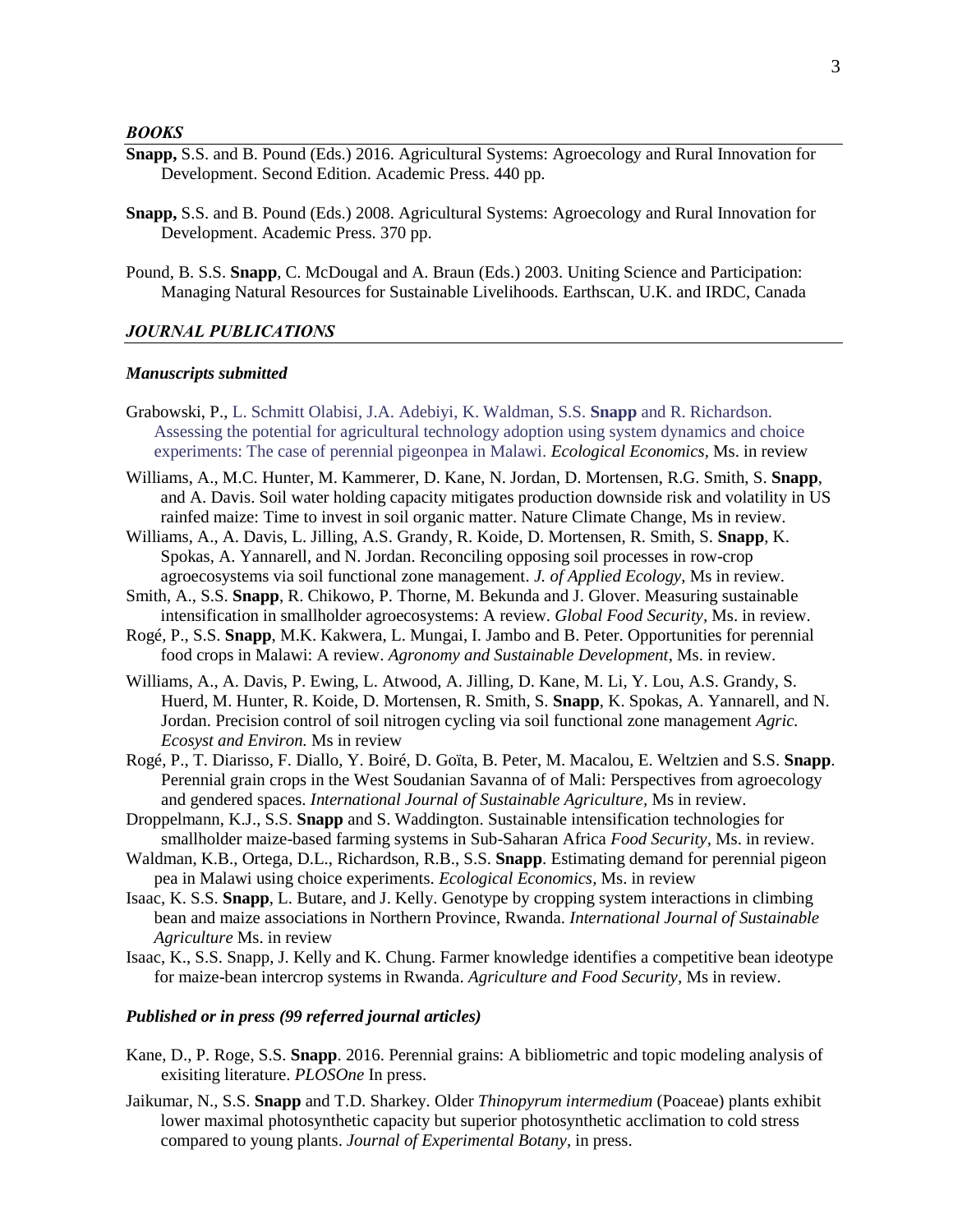- Isaac, K., S.S. **Snapp**, K. Chung and K. Waldman. 2016. Assessing the value of diverse cropping systems under a new agricultural policy environment in Rwanda. *Food Security*, in Press.
- **Snapp**, S.S., T.S. Jayne, W. Mhango, T. Benson and J. Ricker-Gilbert. Coming to grips with fertilizer efficiency on researcher- vs. farmer-managed fields. *Global Food Security*, in press.
- Williams, A., Davis, A.S., Ewing, P.M., Grandy, A.S., Kane, D.A., Koide, R.T., Mortensen, D.A., Smith, R.G., **Snapp**, S.S., Spokas, K.A., Yannarell, A.C. and Jordan, N.R. 2016. A comparison of soil hydrothermal properties in zonal and uniform tillage systems across the US Corn Belt. *Geoderma,* 273:12-19.
- Guiying, L. J.P. Messina, S.S. **Snapp**. Mapping marginal land distribution in Malawi through assessment of agricultural land suitability. 2017. *Land Degradation and Development* Ms. in press.
- Ortega, D.L., Waldman, K.B., Richardson, R.B., Clay, D., and S.S. **Snapp**. 2017. Sustainable intensification and farmer preferences for crop system attributes: Evidence from Malawi's Central and Southern regions. *World Development,* Ms. in press.
- Messina, J.P. Suepa, T., **Snapp**, S., Olson, J.M., Nejadhashemi, A.P., Murray, S., Moore, N., Frake, A.N., Fan, P., and U. Adhikari. 2017. Food system resilience and sustainability in Cambodia. *International Journal of Applied Geospatial Research*, 8:3 Note 4
- Smith, A., S.S. **Snapp**, J. Dimes, C. Gwenambira and R. Chikowo. 2016. Doubled-up legume rotations improve soil fertility and maintain productivity under variable conditions in maize-based cropping systems in Malawi *Agric. Systems*, 145:139–149.
- Hossard, L., D.W. Archer, M. Bertrand, C. Colnenne-David, P. Debaeke, M. Ernfors, E.S. Jensen, M.H. Jeuffroy, N. Munier-Jolain, C. Nilsson, G.R. Sanford, S.S. **Snapp**, and D. Makowski. 2016. A meta-analysis of maize and wheat yields in low-input vs. conventional and organic systems. *Agronomy J*., in press
- Williams, A., D. Kane, P. Ewing, L. Atwood, A. Jilling, M. Li, Y. Lou, A. Davis, A.S. Grandy, S. Huerd, M. Hunter, R. Koide, D. Mortensen, R. Smith, S. **Snapp**, K. Spokas, A. Yannarell, and N. Jordan. 2016. Soil functional zone management: a vehicle for enhancing production and soil ecosystem services in row-crop agroecosystems. *Frontiers in Plant Science* 7: In press. Doi:10.3389/fpls.2016.00065
- Adebiyi, J.A., L. Schmitt Olabisi, S.S. **Snapp**. 2015. Understanding perennial wheat adoption as a transformative technology: Evidence from the literature and farmers. *Renewable Agriculture and Food Systems* In press doi:10.1017/S1742170515000150
- Negassa, W.C., S. Kravchenko, A. Basir, R. Price and S.S. **Snapp**. 2015. Cover crop and tillage systems effect on soil CO2 and N2O fluxes in contrasting topographic positions. *Soil and Tillage Research Journal*. 154:64-74.
- Petersen, B. and S.S. **Snapp**. 2015. What is sustainable intensification: Views from experts. *Land Use Policy* 46:1-10 [doi:10.1016/j.landusepol.2015.02.002](http://dx.doi.org/10.1016/j.landusepol.2015.02.002)
- Kurwakumire, N., R. Chikowo, S. Zingore, P. Mapfuma, F. Mtambanegwe, A. Johnston, and S.S. **Snapp**. 2015. Nutrient management strategies on heterogeneously fertile granitic-derived soils in sub-humid Zimbabwe. *Agronomy J.* 107:1068-1076. doi:10.2134/agronj14.0466
- Kane, D., **Snapp**, S.S. and A. Davis. 2015. Ridge tillage concentrates potentially mineralizable soil N in the crop row, facilitating maize N uptake. *Soil Sci. Soc. Am. 79:81-88.*
- Birge, H. E., Conant, R. T., Follett, R. F., Haddix, M. L., Morris, S. J., **Snapp**, S. S., Wallenstein, M. D., and Paul, E. A. 2015. Soil respiration is not limited by reductions in microbial biomass during long-term soil incubations. *Soil Biology and Biochemistry* 81:304-310.
- **Snapp**, S.S. and M. Fisher. 2015. Filling the maize basket supports crop diversity and quality of household diet in Malawi. *Food Security* 7: 83-96. DOI 10.1007/s12571-014-0410-0
- Nin, H., Grandy, S., Wickings, K., S.S. **Snapp**, W. Kirk, J. Hao. 2015. Compost effects on potato productivity and quality are related to changes in soil microbial dynamics, *Plant and Soil* 386:223-236.
- Gallagher, M.E., Masiello C.A., Hockaday, W.C., Baldock, J.A., **Snapp**, S., and McSwiney C.P. 2014. Controls on the oxidative ratio of agricultural ecosystems. *Biogeochemistry* 121:581-594.
- Fisher, M. and S.S. **Snapp**. 2014. Can adoption of modern maize help smallholder farmers manage drought risk? Evidence from southern Malawi. *Experimental Agriculture,* 50:533-548*.*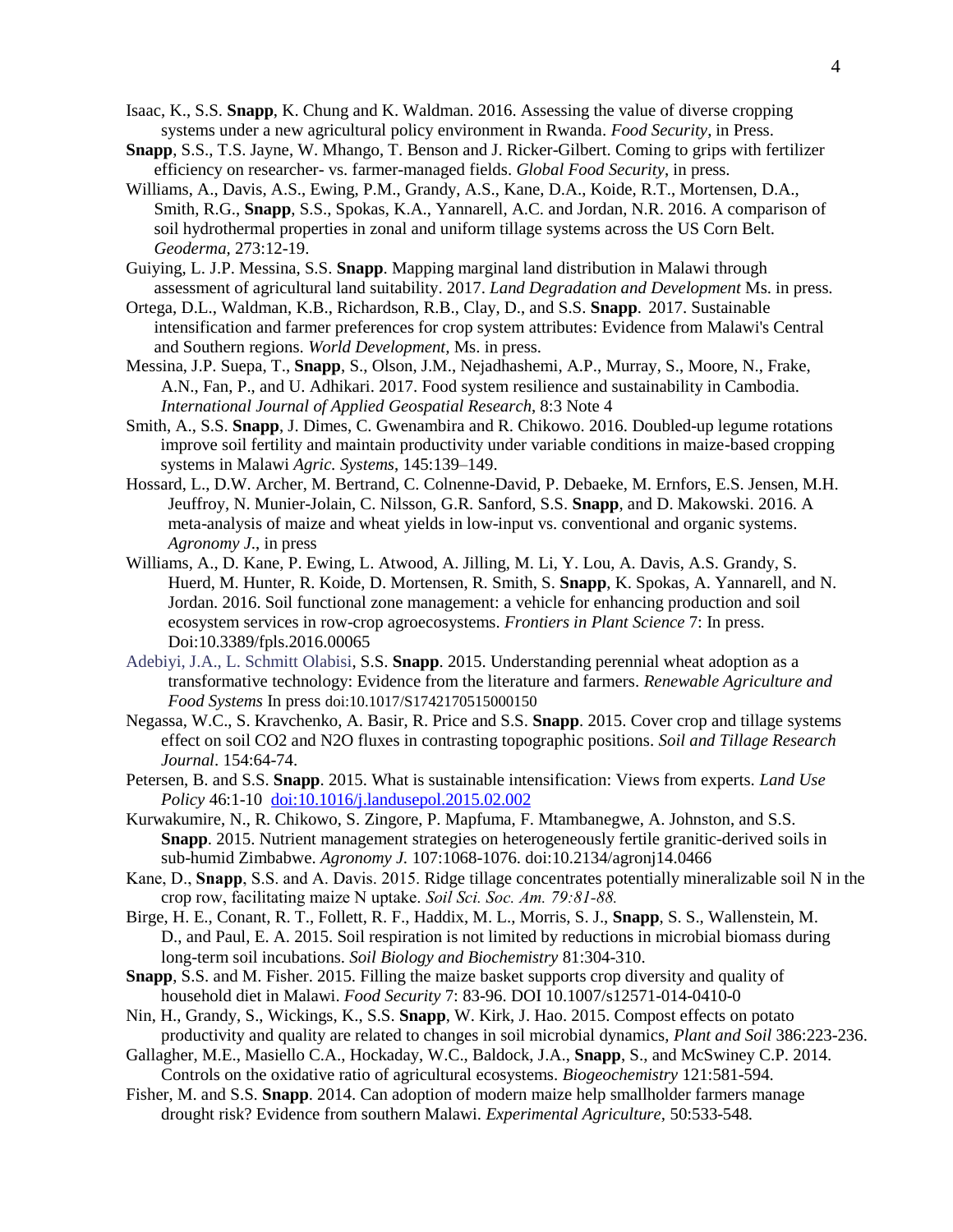- Chikowo, R., Zingore, S., **Snapp**, S.S., and Johnston, A. 2014. Farm typologies, soil fertility variability and nutrient management in smallholder farming in sub Saharan Africa. *Nutrient Cycling Agroecosystems* 100:1-18.
- Robertson, G.P., K. Gross, S. Hamilton, D. Landis, T. Schmidt, S. **Snapp** and S. Swinton. 2014. Farming for services: An ecological approach to production agriculture. *Bioscience*. 64:404-415.
- Kurwakumire, N., R. Chikowo, F. Mtambanengwe, Paul M., S. **Snapp**, A. Johnston, S. Zingore 2014. Maize productivity and nutrient and water efficiency across soil fertility domains on smallholder farmers in Zimbabwe. *Field Crops Research* 164:136-147
- Smith, R., Davis, A., Jordan, N., Atwood, L., Daly, A., Grandy, S., Hunter, M.,, Koide, R., Mortensen, D., Ewing, P., Kane, D., Li, M., Lou, Y., **Snapp**, S., Spokas, K., and Yannarel, A. 2014. Structural equation modeling facilitates transdisciplinary research on agriculture and climate change. *Crop Science* 54: 475-483.
- Ollenburger, M. and S.S. **Snapp**. 2014. Model applications for sustainable intensification of African water-limited cropping systems in a changing world. *Advances in Modeling*. 5:375-398.
- Munoz, J.D., J.P. Steibel, S.S. **Snapp**, and A.N. Kravchenko*.* 2014. Cover crop effect on corn growth and yield in agricultural fields with diverse terrain. *Agric. Ecosystems and Environment 189:229- 239.*
- **Snapp**, S.S., R. Bezner Kerr, A. Smith, M. Ollenburger, W. Mhango, L. Shumba, T. Gondwe and G.Y. Kanyama-Phiri. 2014. Modeling and participatory, farmer-led approaches to food security in a changing world: a case study from Malawi. *Scheresse* 24:350-358.
- Jaikumar, N.S., S S **Snapp**, J. A. Flore, and W. Loescher. 2014. Source versus sink regulation of photosynthesis in annual rye, perennial wheat and perennial rye subjected to modest source/sink ratio changes *Crop Science* 54: 274-283
- Jaikumar, N., S S **Snapp**, T.D. Sharkey, and J. A. Flore. 2013. Life history and resource acquisition: Photosynthetic traits in three perennial cereal species compared to annual cereal relatives. *American J. Botany 100:2468-2477*
- Kadyampakeni, D.M., H.R. Mloza-Banda, D.D. Singa, J.H. Mangisoni, A. Ferguson and S. **Snapp**. 2013. Agronomic and socio-economic analysis of water management techniques for dry season cultivation of common bean in Malawi. Irrig. Sci. 31:537-544.
- Grandy, A.S., Salam, D.S., Wickings, K. McDaniel, M., Culman, S.W., and **Snapp**, S.S. 2013. Soil respiration and litter quality responses to nitrogen fertilization rate in no-till corn systems. *Agriculture, Ecosystem and Environment* 179:35-40
- Gallaher, C. and S.S. **Snapp**. 2013. Organic management and legume presence maintained phosphorus bioavailability in a 17-year field crop experiment. *Renewable Agriculture and Food Systems* 30:211-222.
- Gentry, L.E., S.S. **Snapp**, R.F. Price, and L.F. Gentry. 2013. Apparent red clover nitrogen credit to corn: Evaluating cover crop introduction *Agronomy J.* 105:1658-1664.
- Culman, S.W., S.S. **Snapp**, M. Ollenburger, B. Basso and L.R. DeHaan. 2013. Soil and water quality rapidly responds to the perennial grain Kernza wheatgrass. *Agronomy J.* 105:735-744.
- Culman, S.W., S.S. **Snapp**, L.E. Gentry and J. Green. 2013. Short and long-term dynamics of labile soil C and N pools reflect management and predict corn agronomic performance. *Agronomy J.* 105:493-502.
- Jaikumar, N., S.S. **Snapp**, K. Murphy, and S. Jones. 2012. A field assessment of the agronomic potential of two novel perennial cereal crops. *Agronomy J.* 104:1716-1726.
- Brainard, D., B. Henshaw, and S.S. **Snapp**. 2012. Hairy vetch varieties and bi-cultures influence cover crop services in strip-tilled sweet corn. *Agronomy J.* 104:629-638.
- Lunduka, R., Fisher, M. and S.S. **Snapp**. 2012. Could farmer interest in a diversity of seed attributes explain adoption plateaus for modern maize varieties in Malawi? *Food Policy* 37:504-510.
- Mhango, W. S.S. **Snapp** and G. Y. Kanyama-Phiri. 2013. Opportunities and constraints to legume diversification for sustainable cereal production on African smallholder farms. *Renewable Agriculture and Food Systems* 28:234-244.
- Culman, S., S.S. **Snapp**, Schipanski, M.E., Freeman, M.A. Beniston, J., Drinkwater, L.E., Franzluebbers, A.J., Glover, J.D., Grandy, S.A., Lal, R., Juhwan, L., Maul, J.E., Mirksy, S.B., Six,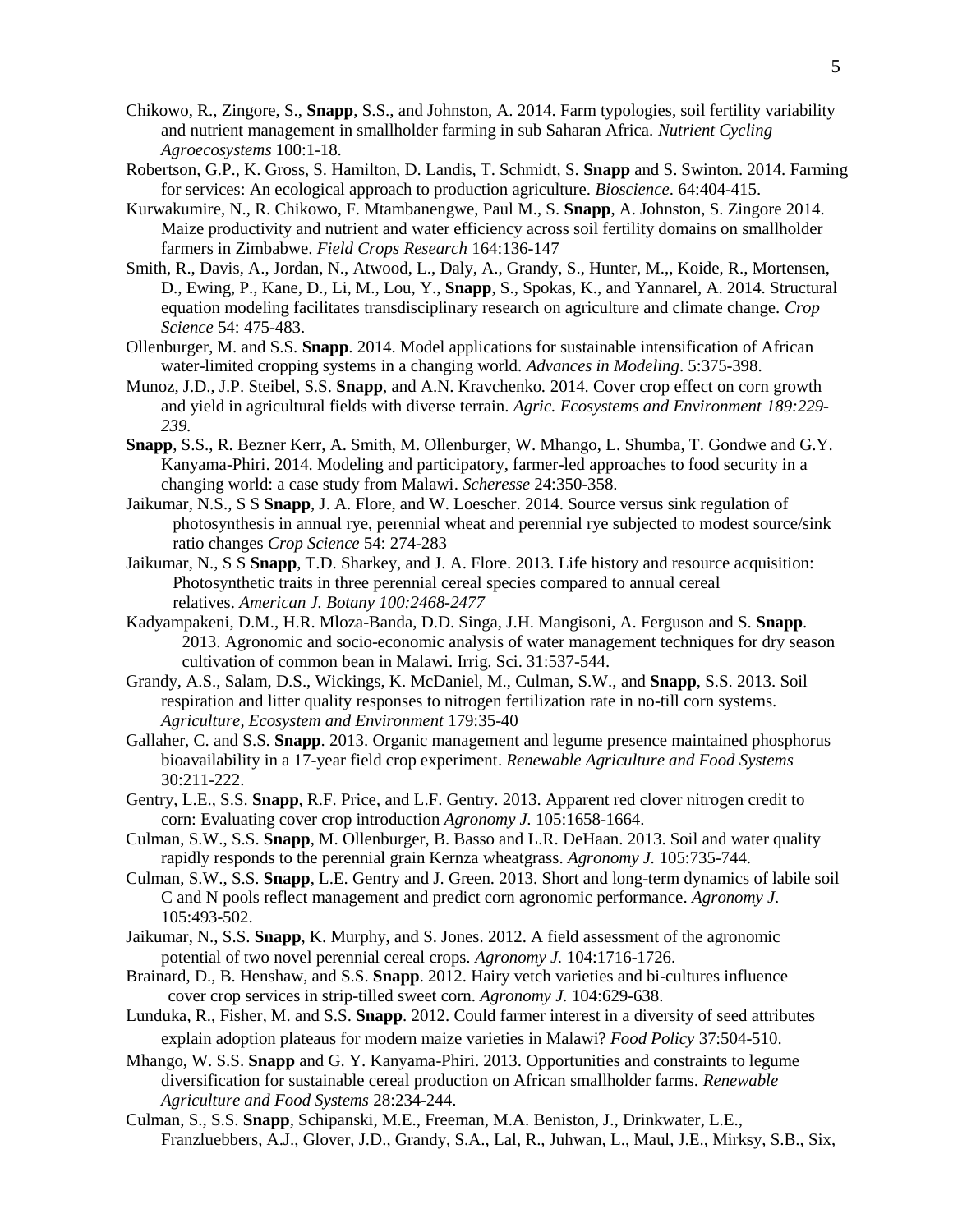J., Spargo, J.T., and Wander, M.M. 2012. Permanganate oxidizable carbon reflects a processed soil fraction that is sensitive to management. *Soil Sci. Soc. Am J* 76: 494-504.

- Gallagher, M.E., Hockaday, W.C., Masiello C.A., **Snapp**, S., McSwiney C.P., and Baldock, J.A. 2011. Biochemical suitability of crop residues for cellulosic ethanol: disincentives to nitrogen fertilization in corn agriculture. *Environ. Science and Technology* 45:2013-2020*.*
- **Snapp**, S. S. M.J. Blackie, R.A. Gilbert, R. Bezner-Kerr, and G.Y. Kanyama-Phiri. 2010. Biodiversity can support a greener revolution in Africa. PNAS 107: 20840-20845.
- Glover, J.D., Reganold, J.P., Bell, L.W., Borevitz, J., Brummer, E.C., Buckler, E.S., Cox, C.M., Cox, T.S., Crews, T.E., Culman, S.W., DeHaan, L.R., Eriksson, D., Gill, B.S., Holland, J., Hu, F., Hulke, B.S., Ibrahim, A.M.H., Jackson, W., Jones, S.S., Murray, S.C., Paterson, A.H., Ploschuk, E., Sacks, E.J., **Snapp**, S., Tao, D., Van Tassel1, D.L., Wade, L.J., Wyse, D.L., Xu, Y. 2010. Increasing food and ecosystem security through perennial grain breeding. Science 328:1638-1639*. (plus response:* Glover et al., 2010. Additional implications of perennial bioenergy crops: hydrology and climate. Science 330:33-34.)
- **Snapp**, S.S., L. Gentry, and R.R. Harwood. 2010. Management intensity not biodiversity –the driver of ecosystem services in a long-term row crop experiment. *Agric. Ecosystems and Environment* 138:242-248.
- Gelfand, I., S. S. **Snapp** and G.P. Robertson. 2010. Energy efficiency of conventional, organic, and alternative cropping systems at a site in the US Midwest. *Environ. Science and Technology*  44:4006-4011.
- McSwiney, C.P., S.S. **Snapp** and L.E. Gentry. 2010. Use of N immobilization to tighten the N cycle in conventional agroecosystems. *Ecological Applications* 20:648-662.
- Beedy, T.L., S.S. **Snapp**, F.K. Akinnifesi and G.W. Sileshi. 2010. Long-term impact of *Gliricidia sepium* intercropping and inorganic fertilizer on soil organic matter fractions in maize-based cropping systems. *Agric. Ecosystems and Environment* 138:139-146*.*
- Po, E.A., S.S. **Snapp**, A.N. Kravchenko. 2010. Potato response to soil physical, chemical and spectral characteristics in intensively managed commercial fields. *Agronomy J.* 102:885-894. (selected as a Science in Action Press Release by American Society of Agronomy)
- Sirrine, D., C. Shennan, S.S. **Snapp,** G. Kanyama-Phiri, and B. Kamanga. 2010. Agroforestry, risk and vulnerability in Southern Malawi: improving recommendations resulting from on-farm research. *International Journal of Agricultural Sustainability* 8:290-304.
- Cichy, K.A., G.V. Caldas, S.S. **Snapp** and M.W. Blair. 2009. QTL analysis of seed iron, zinc, and phosphorus levels in an Andean bean population. *Crop Science* 49:1742-1750.
- Po, E.A., S.S. **Snapp** and A.N. Kravchenko. 2009. Rotational and cover crop determinants of soil structural stability and carbon in a potato system. *Agronomy J.* 101:175-183 (selected as a Science in Action Press Release by American Society of Agronomy)
- Cichy, K.A., M.W. Blair, C. Galeano, S.S. **Snapp** and J.D. Kelly. 2009. QTL analysis of root architecture traits and low phosphorus tolerance in an Andean bean population. *Crop Science* 49: 59-68
- Huang, J. and S.S. **Snapp**. 2009. Potassium and boron nutrition enhance fruit quality in Midwest fresh market tomatoes. *Communications in Soil Science Plant Nutrition* 40:1937-1952.
- Cichy, K.A., S.S. **Snapp** and M.W. Blair. 2008. Plant growth habit, root architecture traits and tolerance to low soil phosphorus in an Andean bean population. *Euphytica* 165:257-268.
- **Snapp**, S.S., R. Price and M Morton. 2008. Seed priming enhances germination and emergence of winter annual cover crops. *Agronomy J.* 100:1506-1510
- Wilke, B.J. and S.S. **Snapp**. 2008. Winter cover crops for local ecosystems: Linking plant traits and ecosystem function. *J. Sci. Food Agric.* 88:551-557.
- Drinkwater, L.E. and S.S. **Snapp**. 2008. Nutrients in agroecosystems: Rethinking the management paradigm. *Advances in Agronomy*. 92: 163-186.
- Cichy, K A., S.S. **Snapp** and W.W. Kirk. 2007. Root versus shoot genotype and root traits in common bean *Plant Soil* 300:233-244.
- **Snapp**, S.S., K. Date, W.W. Kirk, K. O'Neil, A. Kremen and G. Bird. 2007. Root and shoot tissues of *Brassica juncea* and *Cereal secale* promote a healthy potato rhizosphere. *Plant and Soil* 294:55-72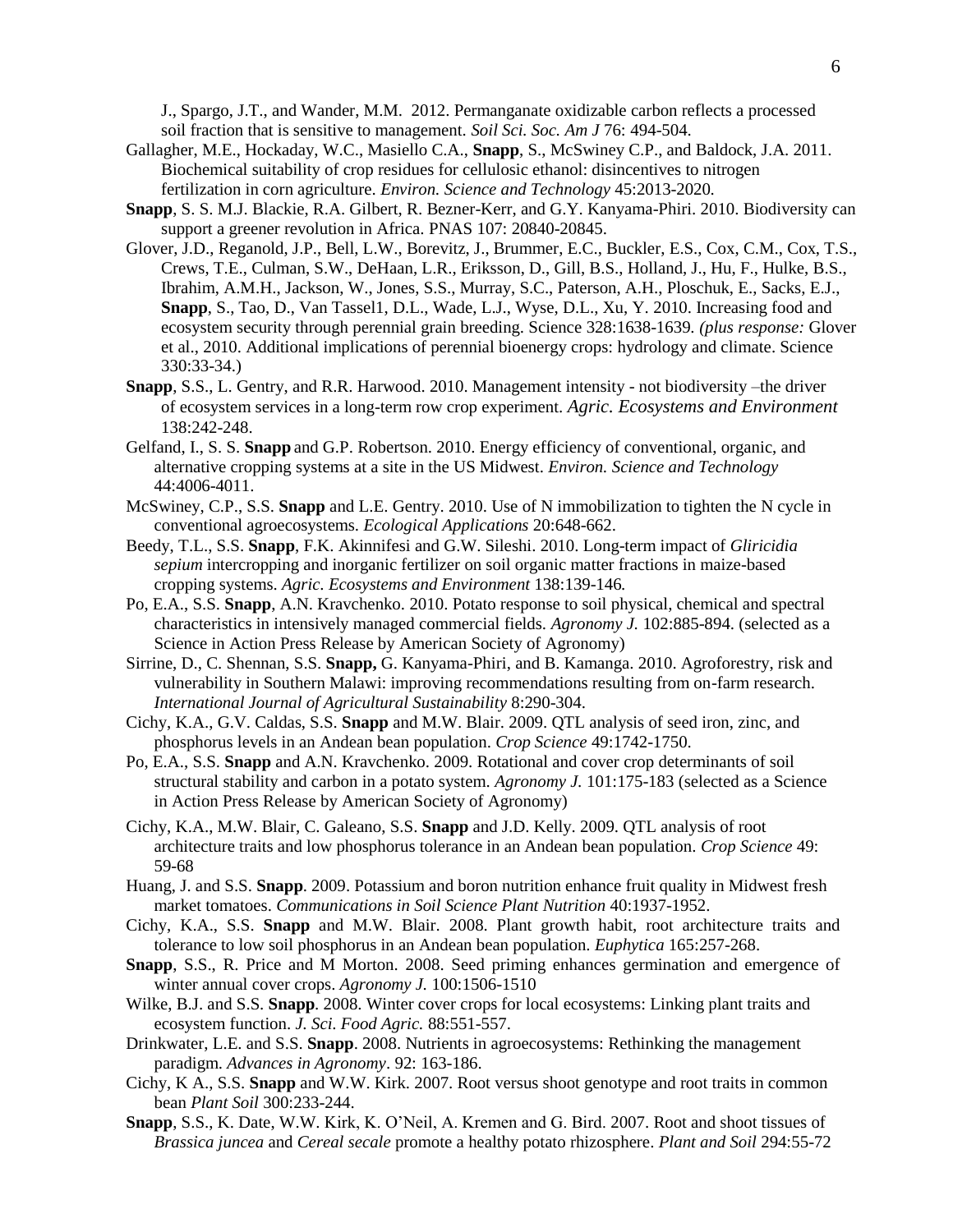- Nyiraneza, J. and S.S. **Snapp**. 2007. Integrated management of inorganic and organic sources in an Alfisol enhance nitrogen efficiency and productivity. *Soil Sci. Soc. Am. J.* 71:1508-1515
- Bezner-Kerr, R., S.S. **Snapp**, M. Chirwa, L. Shumba and R. Msachi. 2007. Participatory research on legume diversification with Malawian smallholder farmers for improved human nutrition and soil fertility. *Experimental Agriculture*. 43:437-453
- Harrigan, T.M., D.R. Mutch and S.S. **Snapp**. 2006. Manure slurry-enriched micro-site seeding of biosuppressive covers. *Applied Engineering in Agriculture* 22:827-834.
- Kravchenko, A.N., G.P. Robertson, S.S. **Snapp**, and A.J.M. Smucker. 2006. Using information about spatial variability to improve estimates of total soil carbon. *Agron. J.* 98:823-829
- Douches, D.S., J. Coombs, R. Hammerschmidt, W.W. Kirk, C. Long, S. **Snapp**, B. Kudwa, D. Flannery and T. Bourgoin. 2006. Beacon Chipper: A round white chip-processing potato variety. *Amer. J. Potato Res.* 83:241-247.
- **Snapp**, S.S. 2005. Early planting enhances root growth in fresh market tomatoes. *Journal of Vegetable Science. 11:117-13*2.
- **Snapp**, S.S., S.M. Swinton, R. Labarta, D.R. Mutch, J.R. Black, R. Leep, J. Nyiraneza and K. O'Neil. 2005. Evaluating benefits and costs of cover crops for cropping system niches. *Agronomy Journal 97:322-332*
- **Snapp**, S.S. and H. Borden. 2005. Enhanced nitrogen mineralization in mowed or glyphosate treated cover crops compared to direct incorporation. *Plant and Soil 270:101-112.*
- Long, C., **Snapp**, S.S., D. Douches and R. Chase. 2005. Tuber yield, storability and quality of Michigan cultivars in response to nitrogen fertility and seed-piece spacing. *American Journal of Potato Research 81:347-357*
- Huang, J. and S.S. **Snapp**. 2004. Boron, calcium and surface moisture influence shoulder check, a quality defect in fresh market tomato. *Journal of the American Society of Horticultural Science* 129(4): 599-607.
- Huang, J.S. and S.S. **Snapp**. 2004. A bioassay investigation of calcium nutrition and tomato shoulder check cracking defect. *Communications in Soil Science and Plant Analysis* 35: 2771-2787.
- **Snapp** S.S. 2004. Innovations in extension: Examples from Malawi. *HortTechnology* 14:8-13
- **Snapp**, S.S., B. Kamanga, G.Y.Kanyama-Phiri. 2004. Experiences with participatory action methods in southern Africa: Can farmers adopt more legumes? Uganda J. Agric. Sci. 9:240-249.
- Roman, B., S.S. **Snapp** and J.D. Kelly. 2003. Assessing root traits associated with root rot resistance in common bean. *Field Crops Research 86:147-156.*
- **Snapp**, S.S., M.J. Blackie, C. Donovan. 2003. Realigning research and extension services: experiences from southern Africa. *Food Policy 28:349-363*
- Douches, D.S., J. Coombs, K. Jastrzebski, R. Hammerschmidt, W.W. Kirk, C. Long, R.W. Chase and S. **Snapp**. 2003. Boulder: A round white multipurpose potato variety. *American Journal of Potato Research* 80:345-352.
- **Snapp** S.S. and A.Fortuna. 2003 Predicting nitrogen availability in irrigated potato systems. *HortTechnology 13:598-604*
- **Snapp**, S.S., R.B. Jones, E.M. Minja, J. Rusike and S.N. Silim. 2003. Pigeon pea for Africa: A versatile vegetable - and more. *HortScience*. *38:1073-1078*
- **Snapp**, S.S. W. Kirk, B. Roman and J.D. Kelly. 2003. Root traits play a role in integrated management of *Fusarium* root rot in snap beans. *HortScience* 38:187-191.
- **Snapp**, S.S., G. Kanyama-Phiri, B. Kamanga, R. Gilbert and K. Wellard. 2002. Farmer and researcher partnerships in Malawi: developing soil fertility technologies for the near-term and far-term *Experimental Agriculture* 38:411-431.
- **Snapp**, S.S., D.D. Rohrbach, F. Simtowe and H.A. Freeman. 2002. Sustainable soil management options for Malawi: can smallholder farmers grow more legumes? *Agriculture Ecosystems and Environment* 91:159-174.
- **Snapp,** S.S. and S.N. Silim. 2002. Farmer preferences and legume intensification for low nutrient environments. *Plant and Soil*. 245:181-192.
- **Snapp**, S.S., V.D. Aggarwal and R.M. Chirwa. 1998 Note on phosphorus and genotype enhancement of biological nitrogen fixation and productivity of maize/bean intercrops in Malawi. *Field Crops*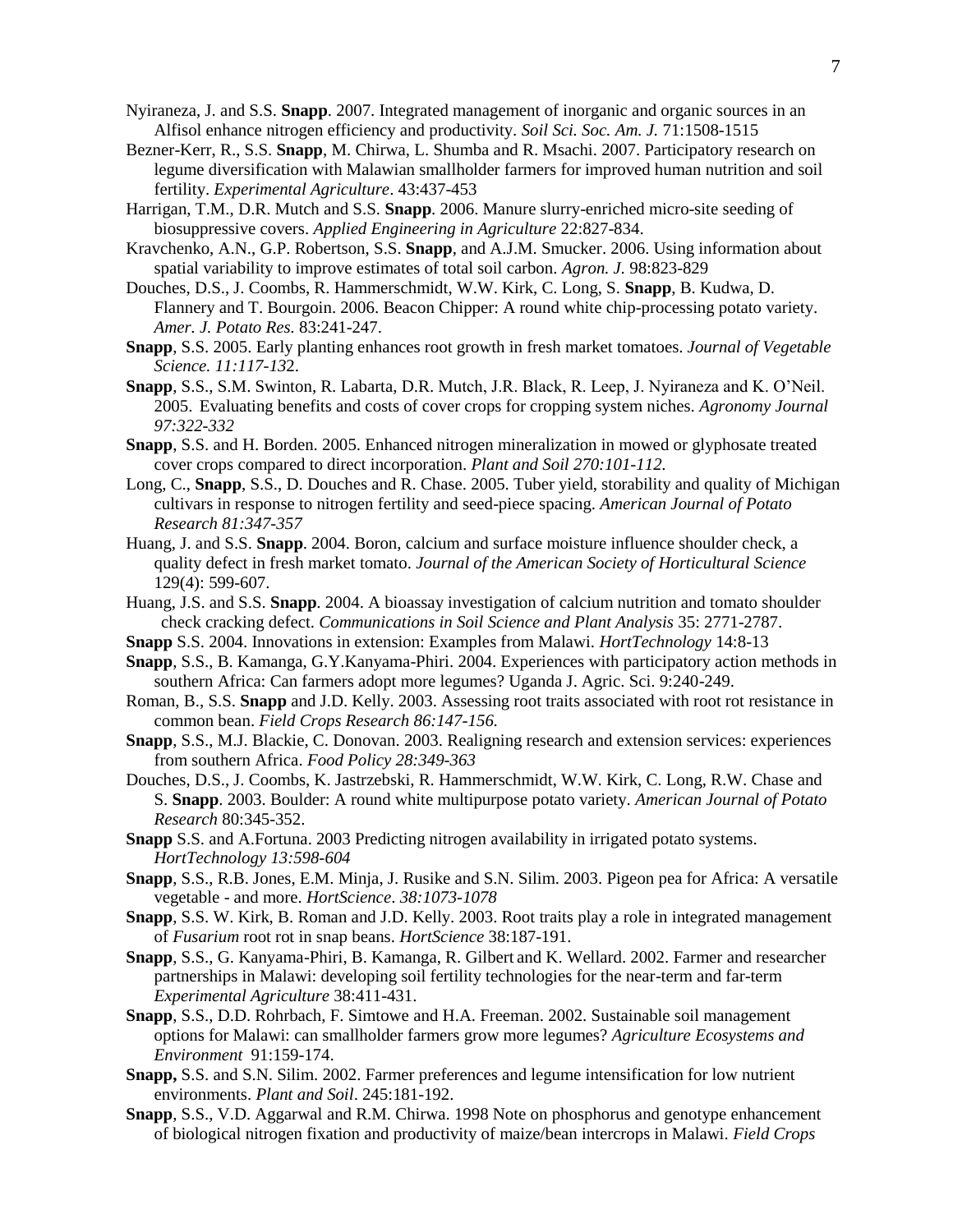*Research* 58:205-212.

- **Snapp**, S.S., P.L. Mafongoya and S. Waddington. 1998 Organic matter technologies to improve nutrient cycling in smallholder cropping systems of Southern Africa. *Agriculture, Ecosystems and Environment* 71:187-202.
- Phiri, R.H., S.S. **Snapp** and G.Y. Kanyama-Phiri. 1999 Soil nitrate dynamics in relation to nitrogen source and landscape position in Malawi. *Agroforestry Systems* 47:253-262.
- Phiri, A.D.K., G.Y. Kanyama-Phiri and S.S. **Snapp.** 1999 Maize and *Sesbania* production in relay cropping at three landscape positions in Malawi. *Agroforestry Systems* 47:153-162.
- **Snapp,** S.S. 1998 Soil nutrient status of smallholder farms in Malawi. *Communications in Soil Science and Plant Analysis* 29:2571-2588.
- Kanyama-Phiri, G.Y., S.S. **Snapp** and S. Minae. 1998 Partnership with Malawian farmers to develop organic matter technologies. *Outlook on Agriculture* 27:167-175.
- Aggarwal, V.D., S.K. Mughogho, R.M. Chirwa and S.S. **Snapp**. 1997 Field based screening methodology to improve tolerance of common bean to low-P soils. *Communications in Soil Science and Plant Analysis* 28:1623-1632.
- Bonser, A.M., J.P. Lynch and S.S. **Snapp**. 1996 Gravitrophic response to low P and root architectural traits in common bean. *New Phytologist* 132:281-288.
- **Snapp**, S. S. and J.P. Lynch 1996 Phosphorus distribution and remobilization in bean plants as influenced by P-nutrition. *Crop Science* 36:929-935.
- **Snapp**, S. S., R. Koide and J.P. Lynch. 1995 Exploitation of localized P-patches by common bean roots. *Plant and Soil* 177:211-218
- **Snapp**, S. S. 1995 A novel method to monitor root decomposition demonstrates that salt stress can enhance the rate of tomato root decomposition. *Agronomy Journal* 86:754-758
- **Snapp**, S. S. and C. Shennan 1994 Salt stress effects on root growth and senescence in tomato and the consequences for severity of *Phytophthora* root rot infection*. Journal of the American Society of Horticultural Science* 119:458-463
- **Snapp**, S. S. and C. Shennan 1992 Salinity effects on root growth and death dynamics of tomato, *Lycopersicon esculentum* Mill*. New Phytologist* 121: 71-79
- **Snapp**, S. S., C. Shennan and A.H.C. van Bruggen 1991 Salinity effects on severity of *Phytophthora parasitica* infection, inorganic ion status and growth of *Lycopersicon esculentum* Mill. 'UC82B'*. New Phytologist* 119:275-284
- Andow, D. A., P. S. Teng**,** K. B. Johnson, and S. S. **Snapp** 1989 Simulating the effects of bioengineered nucleating bacteria on potato yields. *Agricultural Systems* 29:81-92
- Jolliff, G. D., and S. S. **Snapp** 1988 New crops: Opportunities and challenges. *Production Agriculture Journal* 1: 83-89
- **Snapp**, S. S., and C. P. Vance 1986 Asparagine biosynthesis in alfalfa (*Medicago sativa* L.) root nodules. *Plant Physiology* 82:390-395
- **Snapp**, S. S., D. A. Somers, R. L. Warner, and A. Kleinhofs 1984 Immunological comparisons of higher plant nitrate reductases. *Plant Science Letters* 36:13-18

#### *BOOK CHAPTERS*

- **Snapp**, S.S. and B. Pound. 2016. Farming systems for sustainable intensification. *In:* S.S. Snapp and B. Pound (Eds.) Agricultural Systems: Agroecology and Rural Innovation for Development. Second Edition, Academic Press.
- **Snapp**, S.S., R. Smith, and P. Robertson. 2015. Designing cropping systems for ecosystem services In: The Ecology of Agricultural Landscapes: Long-term Research on the Path to Sustainability. S.K. Hamilton, J.E. Doll and G.P. Robertson (Eds). Oxford Press.
- Robertson, G.P., S. Hamilton, K. Gross, D. Landis, S.S. **Snapp**, S. Swinton and T. Schmidt. 2015. Farming for Ecosystem Services In: The Ecology of Agricultural Landscapes: Long-term Research on the Path to Sustainability. S.K. Hamilton, J.E. Doll and G.P. Robertson (Eds). Oxford Press.
- Chikowo, R., Zingore S, Nyamangara J. Bekunda M, Messina J, **Snapp** S.S. 2014. Approaches to reinforce crop productivity under water- limited conditions in sub-humid environments in Africa.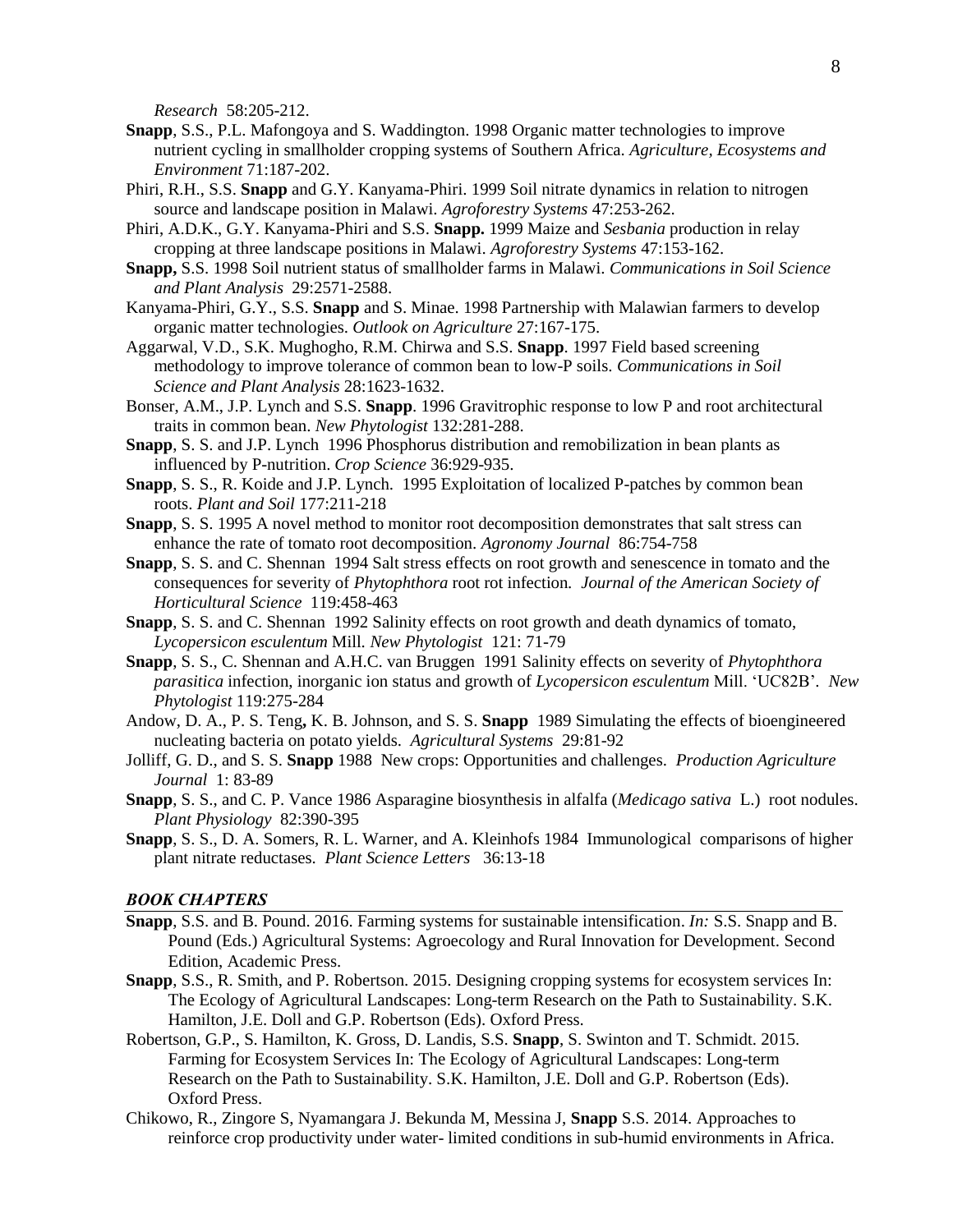In: Sustainable Intensification to Advance Food Security and Enhance Climate Resilience in Africa (Lal R, Mwase D, Hansen F, Eds). Springer. 235-253pp.

**Snapp**, S.S., V. Ota, R. Bezner-Kerr, W. Mhango, L. Shumba, R. Msachi and L. Dakishoni. In press. What is the role of crop diversity in ecosystem services? In: Malawi Ecosystem Services, R. Richardson, L. Zulu (Eds).

Dixon, J., M. Blackie, S.S. **Snapp** 2014 Maize mixed farming systems: An engine for rural growth

- Grandy, A.S., C. Kallenbach, T.D. Loecke, S.S. **Snapp**, and R.G. Smith.. 2012. The biological basis for nitrogen management. In: T. Cheeke, D. Coleman, and D. Wall (Eds.), Microbial Ecology in Sustainable Agroecosystems, CRC Press
- Wellard, K. D. Kambewa, S.S. **Snapp**. 2011. Farmers on the frontline: Adaptation and change in Malawi. *In:* Climate Change and Indigenous Knowledge. D. Brokensha, P. Castro and D. Taylor (Eds.). Practical Action Publications, Rugby, UK.
- Bernsten, R. and S.S. **Snapp**. 2009. Sustainable agricultural development in developing countries. *In:* Critical Food Issues: Problems and State-of-The-Arts Worldwide. L. Walter and L.E. Phoenix, Praeger.
- **Snapp**, S.S. and V.L. Morrone 2008. Soil quality assessment. Chapter 7 *In*: S. Logsdon (Ed.) 'Soil Science: A Step-by-Step Analysis' American Society of Agronomy, Soil Science Society of America, Madison, WI.
- **Snapp,** S.S. 2008. Chapter 3. Agroecology: Principles and practice. *In:* S.S. Snapp and B. Pound (Eds.) Agricultural Systems: Agroecology and Rural Innovation for Development. Academic Press.
- **Snapp,** S.S. 2008. Chapter 4. Designing for the long-term: Sustainable agriculture. *In:* S.S. Snapp and B. Pound (Eds.) Agricultural Systems: Agroecology and Rural Innovation for Development. Academic Press.
- Kanyama-Phiri, G., K. Wellard and S.S. **Snapp**. 2008. Chapter 1. Introduction. *In:* S.S. Snapp and B. Pound (Eds.) Agricultural Systems: Agroecology and Rural Innovation for Development. Academic Press.
- Drinkwater, L.E., M. Schipanski, S.S. **Snapp** and L.E. Jackson. 2008. Chapter 6. Ecologically based nutrient management. *In:* S.S. Snapp and B. Pound (Eds.) Agricultural Systems: Agroecology and Rural Innovation for Development. Academic Press.
- Drinkwater, L.E. and S.S. **Snapp**. 2007. Chapter 11. Understanding and managing the rhizosphere in agroecosystems. *In:* Z.G. Cardon and J.L. Whitbeck (Eds.) "The Rhizosphere: An ecological perspective" Academic Press
- Rusike, J., S.S. **Snapp** and S. Twomlow. 2004. Mother-Baby trial approach for developing soil water and fertility management technologies. Volume 2. Field Tested Practices in Participatory Research and Development International Potato Center (CIP-UPWARD), Lima, Peru. www.eseap.cipotato.org/upward
- **Snapp**, S.S. 2004. Scaling up through participatory designs. In: "Sourcebook on Participatory Research and Development for Sustainable Agriculture and Natural Resource Management: Volume 3. Managing and Sustaining Participatory Research and Development" International Potato Center (CIP-UPWARD), Lima, Peru. www.eseap.cipotato.org/upward
- **Snapp**, S.S. and E. Minja. 2003. Chapter 14. Integrated crop management experiences from Malawi. In: K. Maredia, D. Dakouo and D. Mota-Sanchez (Eds.) Integrated Pest Management in the Global Arena CAB Intl. Publishing, UK. pp. 157-167
- **Snapp**, S.S. and K.L. Heong. 2003. Scaling up: participatory research and extension to reach more farmers. pp. 67-87. *In:* Pound, B. S.S. **Snapp**, C. McDougal and A. Braun (Eds.) "Uniting Science and Participation: Managing natural resources for sustainable livelihoods" Earthscan, U.K. and IRDC, Canada
- **Snapp**, S.S. 2002. Quantifying farmer evaluation of technologies: The mother and baby trial design. pp.9-18. *In:* M.R. Bellon and J. Reeves (Eds.) "Quantitative Analysis of Data from Participatory Methods in Plant Breeding" CIMMYT, PRGA and IRRI, Mexico, DF. [http://www.cimmyt.org/Research/Economics/map/research\\_tools](http://www.cimmyt.org/Research/Economics/map/research_tools) /manual/Quantitative/quantifying\_farmer.pdf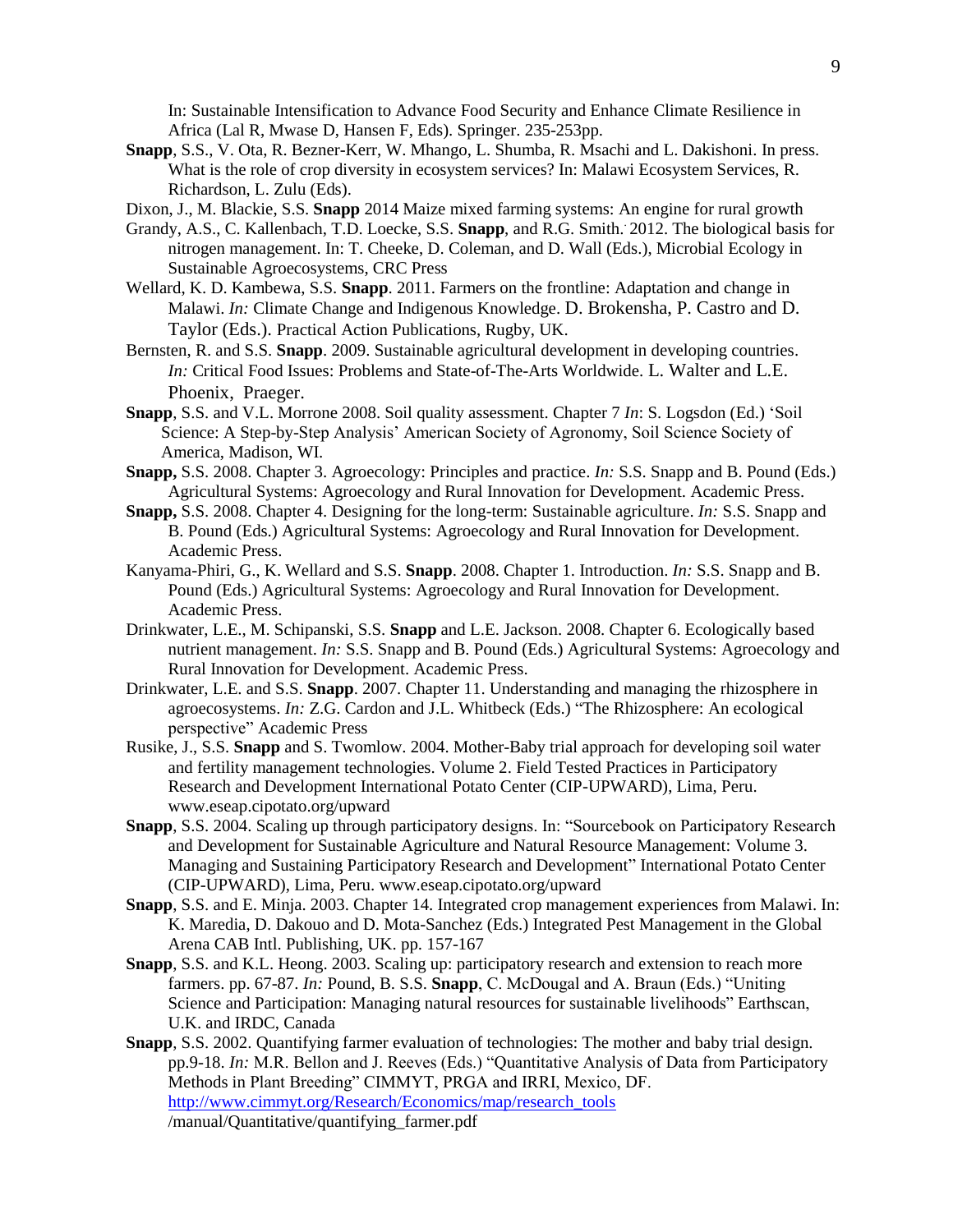- **Snapp**, S.S and D.D. Rohrbach. 2001. An ecosystem approach to Improving nitrogen efficiency: Lessons from Malawi and Michigan *In:* J. Galloway, E. Cowling, J.W. Erisman, J. Wisnieswki and C. Jordan (Eds.). Optimizing Nitrogen Management in Food and Energy Production and Environmental Protection. Second International Nitrogen Conference, A.A. Balkema Pub. Lisse/Abingdon/Exton/Tokyo.
- **Snapp**, S.S. 1999. Phosphorus and sustainability of sub-Saharan Africa smallholder farms. pp. 59-72. *In* J.P. Lynch, J. Deikman (Eds.) "Phosphorus in Plant Biology: Regulatory Roles in Molecular, Cellular, Organismic & Ecosystem Processes" American Society Plant Physiol., Rockville, MD, USA.
- Kumwenda, J.D.T., S.R. Waddington, S.S. **Snapp**, R.B. Jones, and M.J. Blackie. 1997. Soil fertility management in Southern Africa. pp. 153-172. *In:* D. Byerlee and C.K. Eicher (Eds.) Africa's Emerging Maize Revolution. Lynne Publishers, Boulder, CO.
- Jones, R.B., S.S. **Snapp** and H.S.K. Phombeya. 1997. The Use and Management of Leguminous Leaf Residues to Improve Nutrient Efficiency in the Sub-Humid Tropics *In:* Driven by Nature: Litter Quality and Decomposition. Wye College Univ. of London, UK
- Berntson, G.M., J.Lynch, and S.S. **Snapp** 1995. Fractal geometry and plant root systems: Current perspectives and future applications. *In:* P. Baveye, J.Y. Parlange and B.A. Stewart (Eds.) Fractals in Soil Science. Lewis Pub. New York, NY. pp. 113-152.

### *EXTENSION PROGRAMMING AND PUBLICATIONS*

Developed and extend novel participatory research and extension methods including on-farm research trial designs which have been adopted by scientists and extension educators in more than 30 countries in Africa and Southeast Asia.

<http://globalchangescience.org/eastafricanode/>

**Web-based.** Participate in eXtension communities of practice for developing new crops, soil management and cover crops, and developed extension materials: <http://www.extension.org/pages/61075/managing-for-soil-organic-matter>

**Founding member,** Perennial grain research and outreach community of the American Society of Agronomy

**Perennial grain website** <http://pwheat.anr.msu.edu/>

[http://www.fao.org/agriculture/crops/thematic-sitemap/theme/spi/fao-expert-workshop-on-perennial](http://www.fao.org/agriculture/crops/thematic-sitemap/theme/spi/fao-expert-workshop-on-perennial-crops-for-food-security/en/)[crops-for-food-security/en/](http://www.fao.org/agriculture/crops/thematic-sitemap/theme/spi/fao-expert-workshop-on-perennial-crops-for-food-security/en/)

<http://www.slideshare.net/africa-rising/esa-infographic2>

<http://www.slideshare.net/africa-rising/esa-infographic1>

Odhong, J., Chikowo, R., Hoeschle-Zeledon, I. and **Snapp**, S. 2016. How does a farm family in Malawi produce more from their farm. Infographic. Ibadan, Nigeria: IITA.

Odhong, J., Chikowo, R., Hoeschle-Zeledon, I. and **Snapp**, S. 2016. Different strokes for different folks: 3-year doubled-up legume cropping cycles for contrasting farms in Malawi. Infographic. Ibadan, Nigeria: IITA.

#### Technical Articles

- **Snapp**, S.S., T.S. Jayne, W. Mhango, T. Benson and J. Ricker-Gilbert. 2014. Maize yield response to nitrogen in Malawi's smallholder production systems. Working Paper 9. Malawi Strategy Support Program. IFPRI. [http://ebrary.ifpri.org/cdm/ref/collection/p15738coll2/id/128436.](http://ebrary.ifpri.org/cdm/ref/collection/p15738coll2/id/128436)
- Bezner Kerr, R., L. Shumba, L. Dakishoni, E. Lupafya, S.S. **Snapp**, P.R. Berti, H. Nyantakyi-Frimpong, I. Luginaah, P. Nalivata, B. Kunkwezu, G. Kanyama-Phiri, A. Jones, M. Katundu, Z. Nkhonya, R. Msachi, A. Chitaya, E. Maona, T. Gondwe, P. Nkhonjera, M. Mkandawire, P. Kanyimbo, G. Gondwe. 2014. Farmer-led Climate Change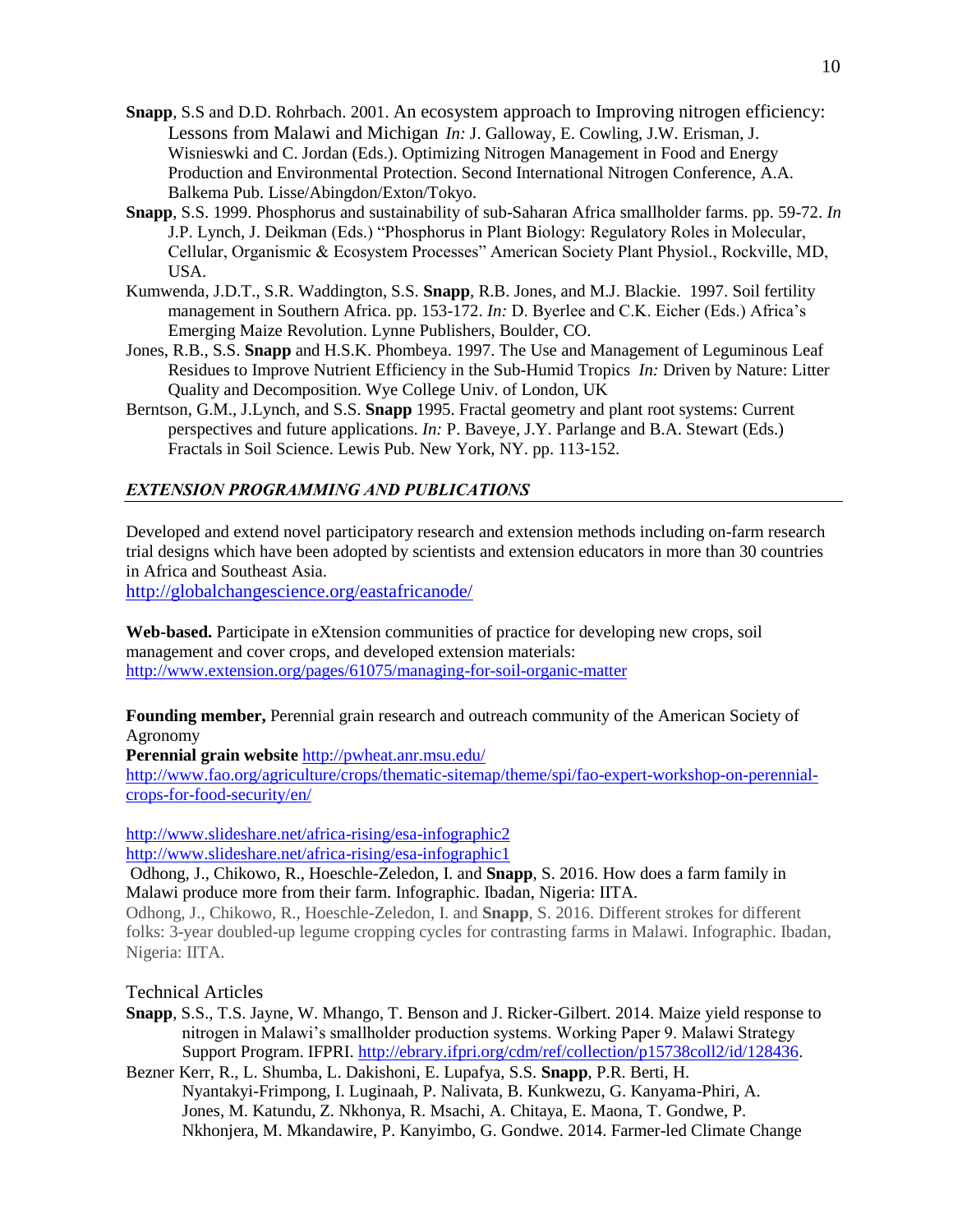Adaptation Strategies to Improve Food Security, Nutrition and Soil Health: Policy Recommendations, Proceedings of Climate Change Adaptation Policy Workshop, March 4, 2014, Lilongwe, Malawi.

- Bezner Kerr, R, L. Shumba, L. Dakishoni, E. Lupafya, P.R. Berti, L. Classen, S.S. **Snapp**, and M. Katundu. 2013. Participatory, Agroecology and Gender- Sensitive Approaches to Improved Nutrition: A Case Study in Malawi. FAO Expert Meeting, November 2013 'Nutrition-Sensitive Food and Agriculture Systems for ICN+21.Abstract and full paper available online at: http://www.fao.org/food/nutritional-policies-strategies/icn2/expert-papers
- Droppelmann, K.J. and S.S. **Snapp**. 2014. Sustainable intensification in Africa: A review of on-farm studies that assessed performance using multiple criteria. IFPRI Policy paper, MSSP.
- Ddumba, S.D., J. Andresen, S.S. **Snapp**. 2014. Characteristics and adaptive potential of sweet potato cultivars grown in Uganda. International journal of agriculture and forestry. 4:135-143.
- **Snapp**, S.S. 2014. Agriculture redesign through perennial grains: two case studies and next steps. FAO Conveening on Perennial Grains Report, FAO, Rome.
- Groot, J., C Klapwijk, C Timler, M Bekunda, T van Mourik, K Descheemaeker, P Tittonell, K Giller, S **Snapp**, B Vanlauwe. 2013. [Rising to the challenge of sustainable intensification of agricultural](http://cgspace.cgiar.org/handle/10568/33870)  [production in Africa—Farming systems design to support action research for development.](http://cgspace.cgiar.org/handle/10568/33870) Proceedings of the 4th International Symposium for Farming Systems Design, Lanzhou, China, 19-22 August 2013. Wageningen, The Netherlands: Wageningen University.
- Messina, J., Adhikari, U., Carroll, J., Chikowo, R., DeVisser, M., Dodge, L., Fan, P., Langley, S., Lin, S., Me-nsope, N., Moore, N., Murray, S., Nawyn, S., Nejadhashemi, A. Olson, J., Smith, A., **Snapp**, S. 2013. Population Growth, Climate Change and Pressure on the Land. Global Center for Food Systems Innovation – Whitepaper Series. 95 pp.
- Phiri A.T., J.P. Njoloma, G.Y. Kanyama-Phiri, S.S. **Snapp** and M.W. Lowole. 2013. Effects of intercropping systems and the application of Tundulu Rock phosphate on groundnut grain yield in Central Malawi. International Journal of Plant and Animal Sciences, 11-20. <http://internationalscholarsjournals.org/journal/ijpas/articles>
- Phiri, A.T., K. Wellard-Dyer, J.P. Njoloma, G.Y. Kanyama-Phiri, S.S. **Snapp**, M.W. Lowole, and W.G. Mhango. 2012. Farmers' evaluation of integrated soil fertility management methods in Northern Kasungu, Central Malawi. J. Agric. Extension Rural Development 4:340-346. DOI: 10.5897/JAERD11.111
- Mhango, W., S.S. **Snapp** and G. Y. Kanyama-Phiri. 2010. Doubled up legume systems. Extension fact sheet, University of Malawi, Bunda College of Agriculture.
- Phiri, A.T., J.P. Njoloma, G.Y. Kanyama-Phiri, S.S. **Snapp** and M.W. Lowole. 2010. Maize yield response to the combined application of Tundulu rock phosphate and pigeonpea residues. African J. of Agric. Research. 5:1235-1242.
- Blackie, M.J., S.S. **Snapp** and P. Thangata. 2009. The fertilizer subsidy puzzle: Linking the promotion of legume perennials and the Clean Development Mechanism (CDM) of the Kyoto Protocol for a sustainable green revolution in Africa. Proceedings of the XXVII International Conference of Agricultural Economics, Beijing, China, 16-22 August, 2009.
- Munoz, J.D., A. Kravchenko, S.S. **Snapp** and R. Gehl. 2008. Identifying the factors affecting cover crop performance in row crops. Proceedings of the International Conference for Precision Agriculture Third Annual Meeting, Denver, Co. May 26-31, 2008
- **Snapp**, S.S., A. Ferguson, H. Mloza-Banda, C. Gallaher and K. Cichy. 2005. Beyond participatory bean breeding: a CANDO (Client, Agroecological Niche and Development Oriented) approach in Malawi. Bean Improvement Cooperative Vol. 47
- Roman, B., J.D. Kelly and S. **Snapp**. 2003. Evaluation of bean classes for root traits differences associated with root rot resistance. Bean Improvement Cooperative Vol. 45 p.59-60.
- Twomlow, S., J. Rusike and S. **Snapp**. 2002. Biophysical and economic performance: which reflects farmer choice of legume 'Best bets' in Malawi? CIMMYT Maize Program Annual Report, pp. 480-486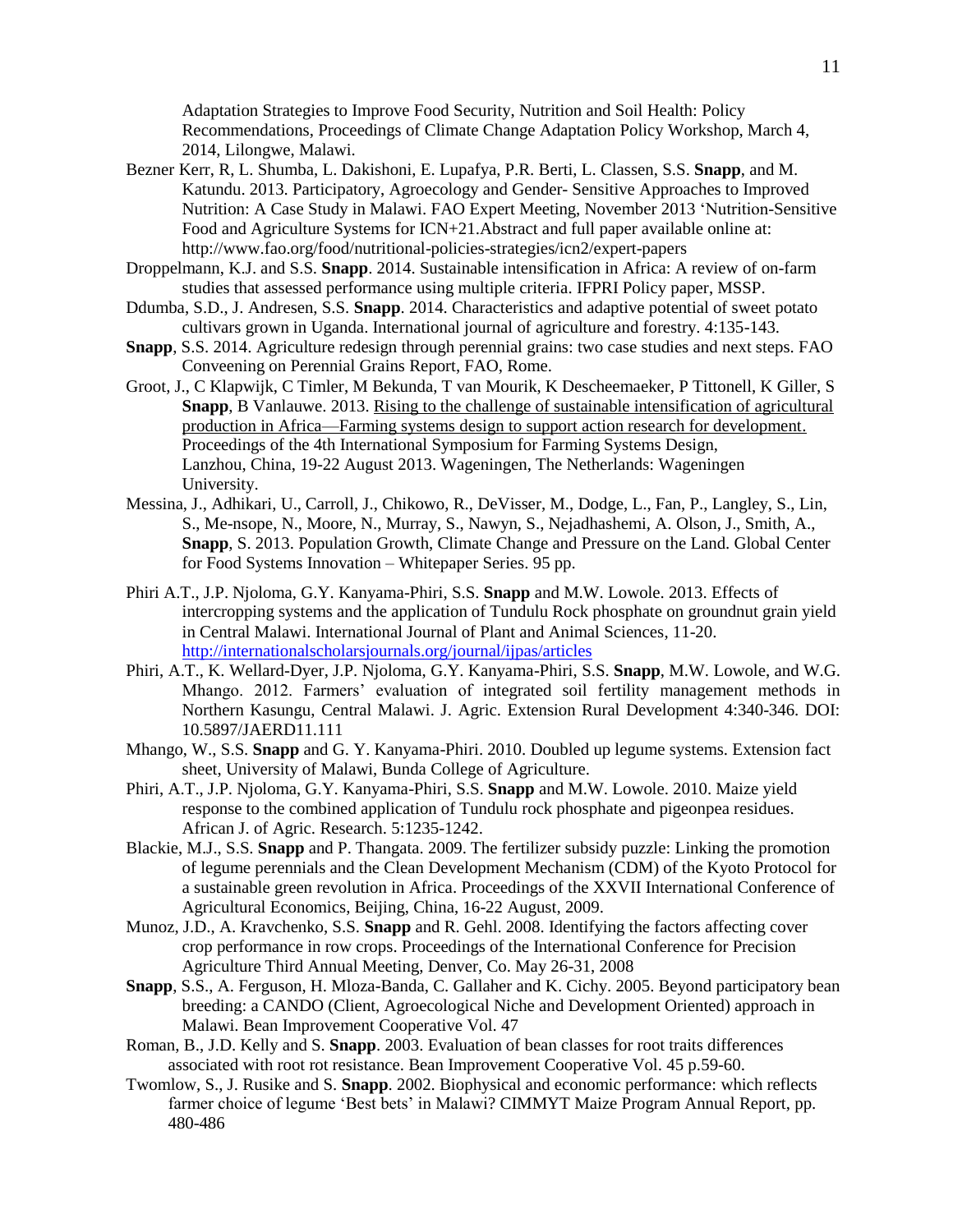- Labarta, R., S.M. Swinton, J.R. Black, S. **Snapp** and R. Leep. 2002. Economic Analysis Approaches to Potato-Based Integrated Crop Systems: Issues and Methods. Staff Paper 02-32, Department of Agricultural Economics, Michigan State University, E. Lansing, MI. **[www.aec.msu.edu/agecon/pubs.htm](http://www.aec.msu.edu/agecon/pubs.htm)**
- Johnson, N., N. Lilja and S. **Snapp**. 2002. Assessing the impacts costs of user participation in research on soil fertility management: The ICRISAT mother-baby trials in Malawi, p. 49- 74 Chapter 3. In: Johnson, N., N. Lilja and J. Ashby (eds.) Characterizing and Measuring the Effects of Incorporating Stakeholder Participation in Natural Resource Management Research: Analysis of Research Benefits and Costs in Three Case Studies. Working Paper No. 17, PRGA, CGIAR. [www.prgaprogram.org](http://www.prgaprogram.org/)
- Dimes, J., L. Muza, G. Malunga and S **Snapp**. 2001. Trade-offs between investments in nitrogen and weeding: Onfarm experimentation and simulation analysis in Malawi and Zimbabwe. *In:* Friesen DK, Palmer AFE (Eds) Integrated approaches to higher maize productivity in the New Millennium: Proceedings of the Seventh Eastern and Southern Africa Regional Maize Conference, 11–15 February, 2001. CIMMYT (International Maize and Wheat Improvement Center) and KARI (Kenya Agricultural Research Institute). Nairobi, Kenya, pp 452–456.
- Kamanga, B.C.G., G.Y. Kanyama-Phiri, S.S. **Snapp**. 2001. Experiences with Farmer Participatory Mother-Baby Trials and Watershed Management to Improve Soil Fertility Options in Malawi. Soil Fert Net Methods Working Paper No. 5. 17 pp. CIMMYT, Harare, Zimbabwe.
- Kamanga, B.C.G. M. Robertson, S. **Snapp** and Z. Shamudzarira. 2000. Exploring sustainable production methods with smallholder farmers through modeling in Malawi. Natural Resources Management Paper No. 6, CIMMYT Mexico DF, Mexico, 14 pp.
- Rojas, M., S. Beebe, F. Pedraza, D. Beck, J. Lynch, S. **Snapp**. 1999. Mapping of genes for root characters in common bean. Bean Improvement Cooperative Vol. 41 p. 1-2.
- **Snapp**, S.S., R.H. Phiri and A. Moyo. 1998. Soil fertility experimentation and recommendations for drought-prone regions of Zimbabwe and Malawi. Proceedings of the Risk Management Project Stakeholder Workshop, Oct. 1 - 3, 1997, Kadoma, Zimbabwe. CIMMYT and ICRISAT.
- Kumwenda, J.D.T., S. R. Waddington, S. S. **Snapp**, Richard B. Jones, and Malcolm J. Blackie: Soil Fertility Management for the Maize Cropping Systems of Smallholders in Southern Africa: A Review. CIMMYT Natural Resources Group paper 96-02. <http://www.worldbank.org/html/cgiar/newsletter/Oct96/6soil.html>
- **Snapp**, S. 1999. Mother and baby trials: A novel trial design being tried out in Malawi. In: TARGET The Newsletter of the Soil Fertility Research Network for Maize-Based Cropping Systems Jan. 1999 issue, CIMMYT, Zimbabwe. (40 citations)
- **Snapp**, S.S. 1995. The Utility of Soil Fertility Kits in the Tropics. Network Methods Working Paper No. 1. Soil Fertility Network for Maize-based Cropping Systems in Southern Africa. CIMMYT, Harare, Zimbabwe.

### *EXTENSION BULLETINS*

- Waddington, S.R., S. Zingore, R. Chikowo, L. Wairegi, and S. **Snapp**. 2015. Integrated Fertilizer Policy Guide for Maize-Legume Cropping Systems in Malawi. Africa-RISING, Michigan State University, IITA, IPNI, CABI.
- **Snapp,** S.S. and V.L. Morrone. 2014. Perennial wheat Michigan State University Extension Bulletin. E3208
- Steinke, K. and S.S. **Snapp**. 2013. Climate change and soil management in field crops. MSU E3187.
- Zystro, J., A. Shelton and S.S. **Snapp**. 2012. Participatory plant breeding tool kit, Organic Seed Alliance, Port Townsend, WA. http://www.seedalliance.org/Publications/#PPB
- **Snapp,** S.S. and A.S. Grandy. 2011. Advanced soil organic matter management. Michigan State University Extension Bulletin. E3137.
- Morrone, V.L. and S. S. **Snapp**. 2011. Building soil for organic and sustainable farmers: Where to start. Michigan State University Extension Bulletin. E3144.
- Rector, N., T.M. Harrigan, D.R. Mutch and S.S. **Snapp**. 2009 Rye: Manure and livestock's new best friend. 2009. In: Manure Sense, Feb. 2009, pp. 21-24. [www.mccc.msu.edu](http://www.mccc.msu.edu/)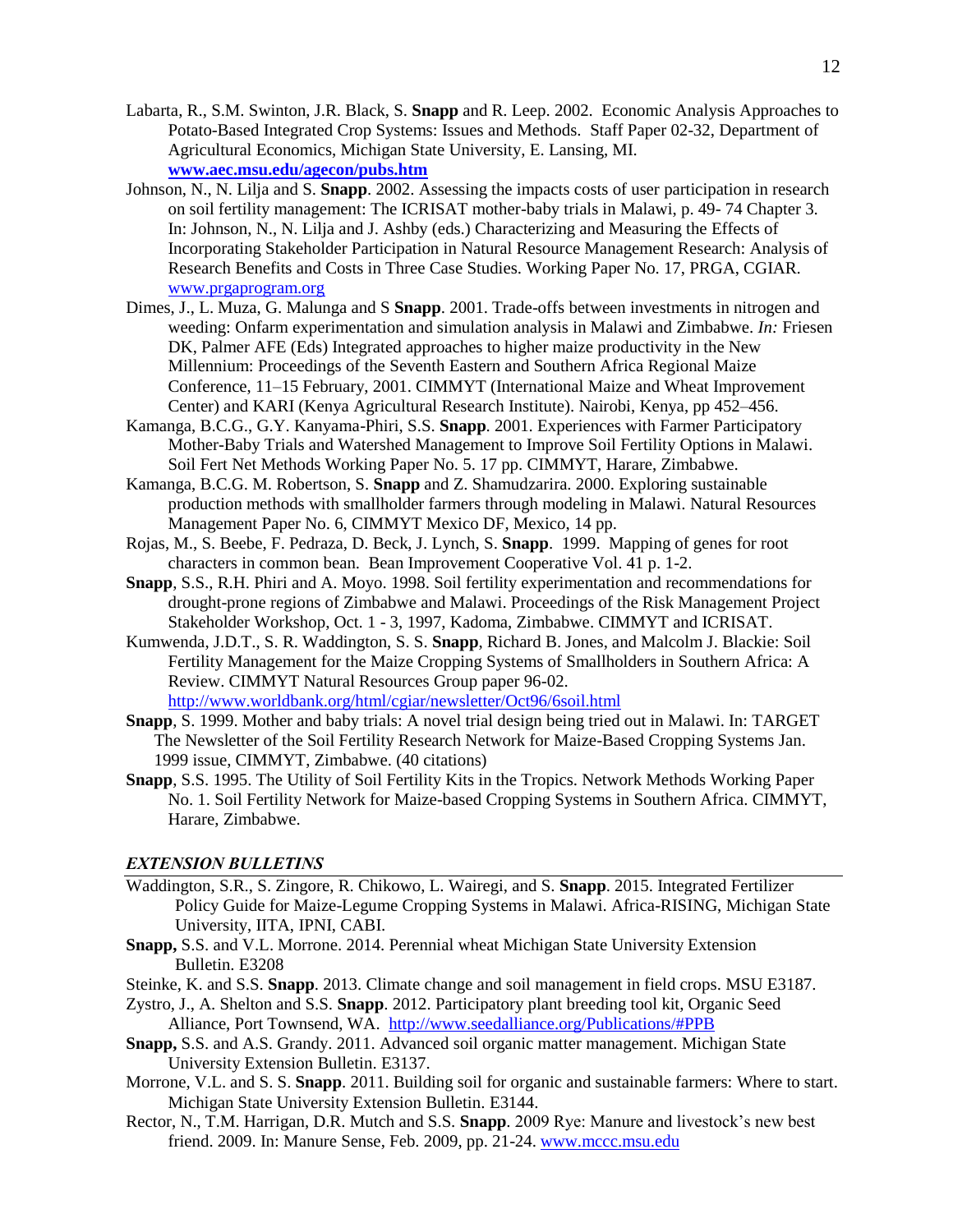- Doll, J.E. and S.S. **Snapp**. 2009. Sustainable crop removal: Maintaining soil quality. Michigan State University Extension Bulletin. E3079
- Wharton, P., W.W. Kirk, D. Barry and S.S. **Snapp**. 2007. Rhizoctonia stem canker and black scurf of potato. Michigan State University Extension Bulletin. E2994
- **Snapp,** S.S. D. Smucker, R. Chase, W. Kirk, G. Bird and D. Douches. 2007. Michigan potato systems. S. Deming et al. (Eds.) Ecologically Based Farming Systems. Michigan State University Extension Bulletin. E2983
- **Snapp,** S.S. K. Date, K. Cichy and K. ONeil. 2006. Mustards: A Brassica Cover Crop for Michigan. Michigan State University Extension Bulletin. E2956
- **Snapp,** S.S. and J. Huang. 2004. Optimizing fruit quality in fresh market tomato. Michigan State University Extension Bulletin. E2927
- Long, C. and S.S. **Snapp**. 2004. Management profile for potato variety Michigan Purple. Michigan State University Extension Bulletin. E2918
- Long, C. and S.S. **Snapp**. 2004. Management profile for potato variety Liberator. Michigan State University Extension Bulletin. E2936
- **Snapp,** S., J. Nyiraneza, M. Otto, W. Kirk. 2003. Managing manure in potato and vegetable systems. Michigan State University Extension Bulletin. E2893
- **Snapp**, S.S. and D.R. Mutch. 2003. Cover crop choices for Michigan vegetables. Michigan State University Extension Bulletin. E2896
- Mutch, D.R. and S.S. **Snapp.** 2003. Cover crop choices for Michigan. Michigan State University Extension Bulletin E2884
- Roman- Avilés, B. S.S. **Snapp**, J.D. Kelly and W. Kirk. 2003. Fusarium root rot in common bean. Michigan State University Extension Bulletin E2876
- **Snapp**, S.S., D. Smucker and M. Vitosh. 2002. Nitrogen Management for Michigan Potatoes, Michigan State University Extension Bulletin E2779
- **Snapp**, S.S. 2000.Cost-effective soil fertility management options for smallholder farmers in Malawi. Ministry of Agriculture and Irrigation, Gov. of Malawi and ICRISAT.
- Kanyama-Phiri, G.Y., **Snapp**, S.S., Kamanga, B., Wellard, K., 2000. Towards Integrated Soil Fertility Management in Malawi: Incorporating participatory approaches in agricultural research. Managing Africa's Soils No. 11. IIED, UK. [www.iied.org/drylands](http://www.iied.org/drylands)

#### *GRANT SUPPORT (12 MILLION)*

| 2017      | Fulbright Fellowship: 'Citizen science with East African farmers'                              |
|-----------|------------------------------------------------------------------------------------------------|
| 2016-2018 | Jumpstarting soybean production: on-farm epidemiology of tillage, soil properties,             |
|           | plant stand and yield' S. Snapp and J. DeDecker, GREEEN \$105,000 (including MSUE              |
|           | match)                                                                                         |
| 2016-2018 | CERES Trust 'Grain and forage from intermediate wheatgrass' S. Snapp, K. Cassida               |
|           | and University of Minnesota C. Sheaffer, \$39,900 (MSU)                                        |
| 2015-2019 | USAID Sustainable Intensification Innovation Lab, Kansas State University 'Raising             |
|           | crop response: bidirectional learning to catalyze sustainable intensification at multiple      |
|           | scales' \$996,764 (S. Snapp PI, T. Jayne and N. Mason MSU co-PIs, K. Giller                    |
|           | Wageningen University, Jean-Claude Rubyogo CIAT, N. Kassim, NMAIST, and H.                     |
|           | Tindwa, Sokoine University of Agriculture, Tanzania)                                           |
| 2015-2019 | Strengthening Agricultural and Nutrition Extension Systems in Malawi (SANESA),                 |
|           | USAID funded, Univ. Illinois lead, MSU subcontract (S.Snapp PI, T. Jayne Co-PI,                |
|           | \$800,500)                                                                                     |
| 2015-2016 | USAID Sustainable Intensification Innovation Lab, Kansas State University                      |
|           | 'Sustainable Intensification Indicators: Are we there yet?' (S. <b>Snapp PI MSU, C. Palm</b> ) |
|           | PI Columbia University, \$140,000 MSU)                                                         |
| 2012-2017 | Global Center for Food Security and Innovation (E Crawford PI, 8 co-PIs including S.           |
|           | Snapp) USAID \$24,919,790                                                                      |
| 2013-2015 | Bill and Melinda Gates Foundation 'Systems analysis of perennial grain crops for               |
|           | African smallholder farming systems' \$1,498,000 PI S. Snapp                                   |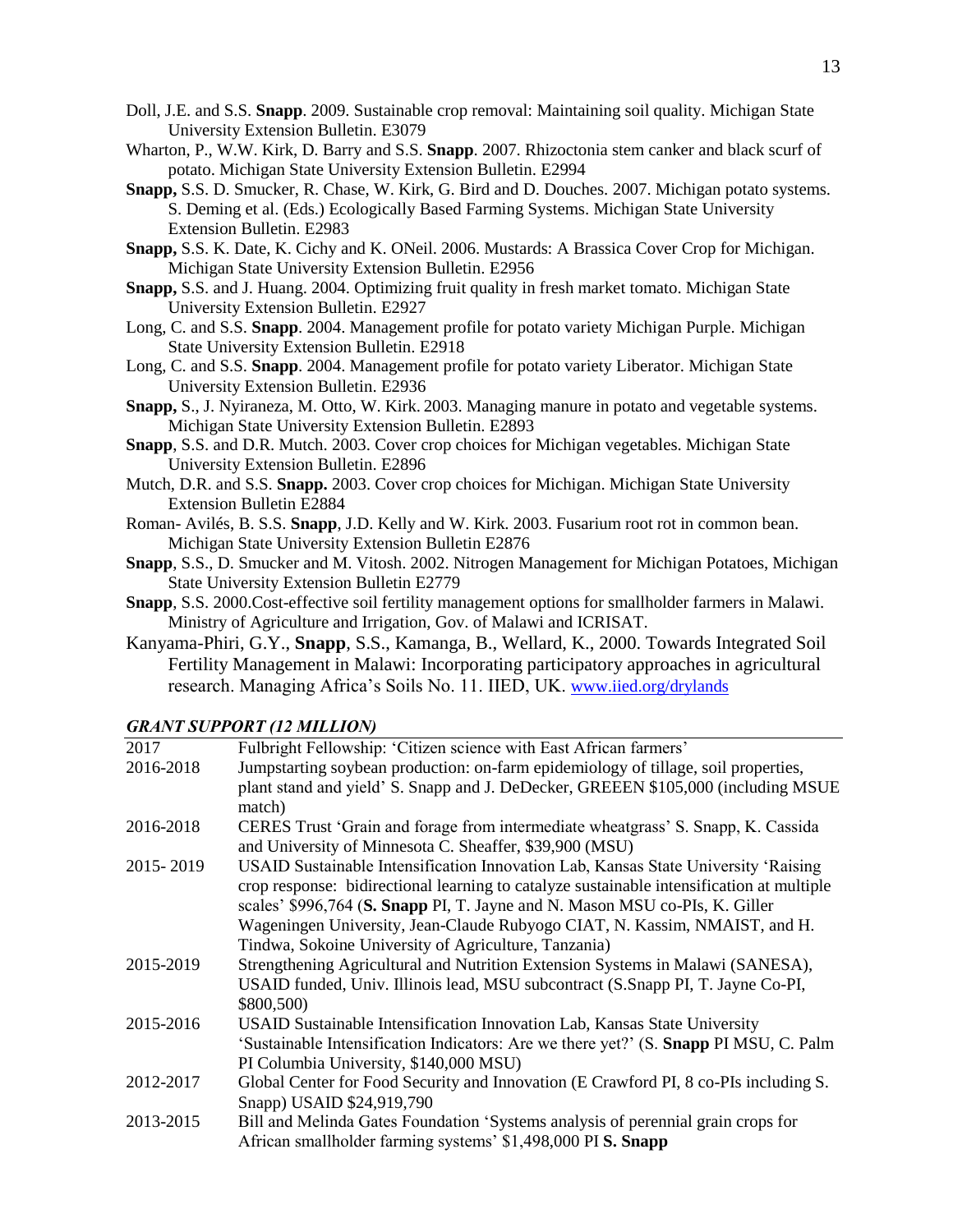| 2011-2016     | USAID (subcontract with IITA) 'Sustainable intensification of maize based systems in                    |
|---------------|---------------------------------------------------------------------------------------------------------|
|               | SE Africa' \$1,800,000 PI S. Snapp                                                                      |
| 2011-2014     | CERES Trust 'Mycorrhizal role in organic row crop production long-term                                  |
|               | experimentation' \$100,000 PI S. Snapp                                                                  |
| 2011-2015     | USDA-AFRI 'Precision zonal management systems for resilient cereal yields and                           |
|               | ecosystem services under variable climates' PIN. Jordan \$4,500,000 Univ Minn.                          |
|               | $(\$670,000 \text{ co-PI S. Shapp})$                                                                    |
| 2010-2014     | McKnight Foundation \$430,000 'Legume Best Bets Two: For a Changing World' PI G.                        |
|               | Kanyama-Phiri (\$140,000 Co-PI S. Snapp).                                                               |
| 2009-2016     | CERES Trust 'Fostering complex soil food webs and building soil fertility                               |
|               | with organic production: the potential of perennial wheat' \$335,000 PI S. Snapp                        |
| 2009-2012     | EPA-Enhancing Ecosystem Services from Agricultural Lands. 'Row-crop ecosystems                          |
|               | in a changing climate: enhancing ecosystem services at field, farm, and watershed                       |
|               | scales.' PI A. Kravchenko. 485,000 (Co-PI S. Snapp \$47,000)                                            |
| 2009-2010     | Fulbright Fellowship: Diversity Dimensions of Healthy Agroecosystems in Malawi                          |
| 2009-2013     | CSREES - USDA OREI \$1,050,000 'Practical Perennials: Partnering with farmers                           |
|               | to develop a new wheat crop' PIS. Snapp (Co-PIS. Swinton)                                               |
| 2008-2015     | NSF funded Long-term ecological research LTER-Row Crop KBS \$35,000 annually to                         |
|               | Snapp (1 million annually, PIP Robertson, Co-PIs S.Snapp and five others)                               |
| 2009-2011     | USDA Sustainable Agriculture Grant to MSU \$75,000 'Perennial wheat variety                             |
|               | development for organic farmers' PI J. Lewis (\$35,000 Co-PI S. Snapp)                                  |
| 2007-2009     |                                                                                                         |
|               | USDA Sustainable Agriculture Grant to MSU \$55,000 'Living cover at scale:                              |
|               | understanding variability to promote sustainable production practices' PI A                             |
|               | Kravchenko (\$15,000 Co-PI S. Snapp)                                                                    |
| 2008-2010     | GREEEN Michigan Initiative \$95,000 'Best management practices for stover harvest                       |
|               | in continuous and rotated corn cropping systems' co-PIs L. Gentry and S. Snapp                          |
| 2008-2010     | USDA Sustainable Agriculture Grant to MSU \$55,000 'Decomposition dynamics and                          |
|               | nutrient availability associated with organic and inorganic nutrient management' PI                     |
|               | A.S. Grandy (\$20,000 Co-PI S. Snapp)                                                                   |
| 2008-2010     | USDA Sustainable Agriculture Grant to MSU \$50,000 'Energy conserving rye-vetch                         |
|               | cover crop mixtures for strip-tilled sweet corn: quantifying weed and soil fertility                    |
|               | tradeoffs' PI D. Brainard (\$15,000 S. Snapp)                                                           |
| 2008-2009     | McKnight Foundation \$34,100 'Graduate student technical support to ALIVE Legume                        |
|               | Diversification Project' PI S. Snapp                                                                    |
| 2007-2008     | Borlaug LEAP fellowship to African Scientists \$20,000 'Seeds Systems in Mali -                         |
|               | Marthe Diallo' PI S. Snapp<br>McKnight Foundation \$420,000 'Legume Best Bets to Acquire Phosphorus and |
| 2006-2009     |                                                                                                         |
|               | Nitrogen and Improve Family Nutrition' PI G. Kanyama-Phiri (\$170,000 Co-PI S.                          |
|               | Snapp).                                                                                                 |
| $2004 - 2008$ | CSREES – USDA \$754,000 'Partnering to Cultivate Organic Agriculture in                                 |
|               | Michigan and the Midwest' PI S. Snapp (Co-PIs D. Mutch, J. Bingen, J. Biernbaum,                        |
|               | M. Ngouajio and M. Brewer).                                                                             |
| $2005 - 2009$ | NSF – Biocomplexity Program \$223,000 Co-PI S. Snapp 'Understanding linkages                            |
|               | between human and biogeochemical processes in agricultural landscapes' (Lead PI                         |
|               | Cornell University L. Drinkwater total \$1,380,000)                                                     |
| $2005 - 2007$ | USDA Sustainable Agriculture Grant to MSU \$57,000 'Filling the niche: cultivars                        |
|               | and management that improve winter cover' PIS. Snapp                                                    |
| $2001 - 2005$ | IFAFS - USDA \$488,000 'Reintegration of crop and livestock enterprises in three                        |
|               | Northern states' PI S. Snapp, Co-PI J.R. Black (Lead PI Univ. Maine S. Smith total                      |
|               | \$1,650,000                                                                                             |
| $2003 - 2004$ | GREEEN Michigan Initiative \$33,000 'Improving fruit quality and reducing tomato                        |
|               | shoulder check defects by spraying calcium and boron solutions' PIS. Snapp, Co-PIJ.                     |
|               | Huang                                                                                                   |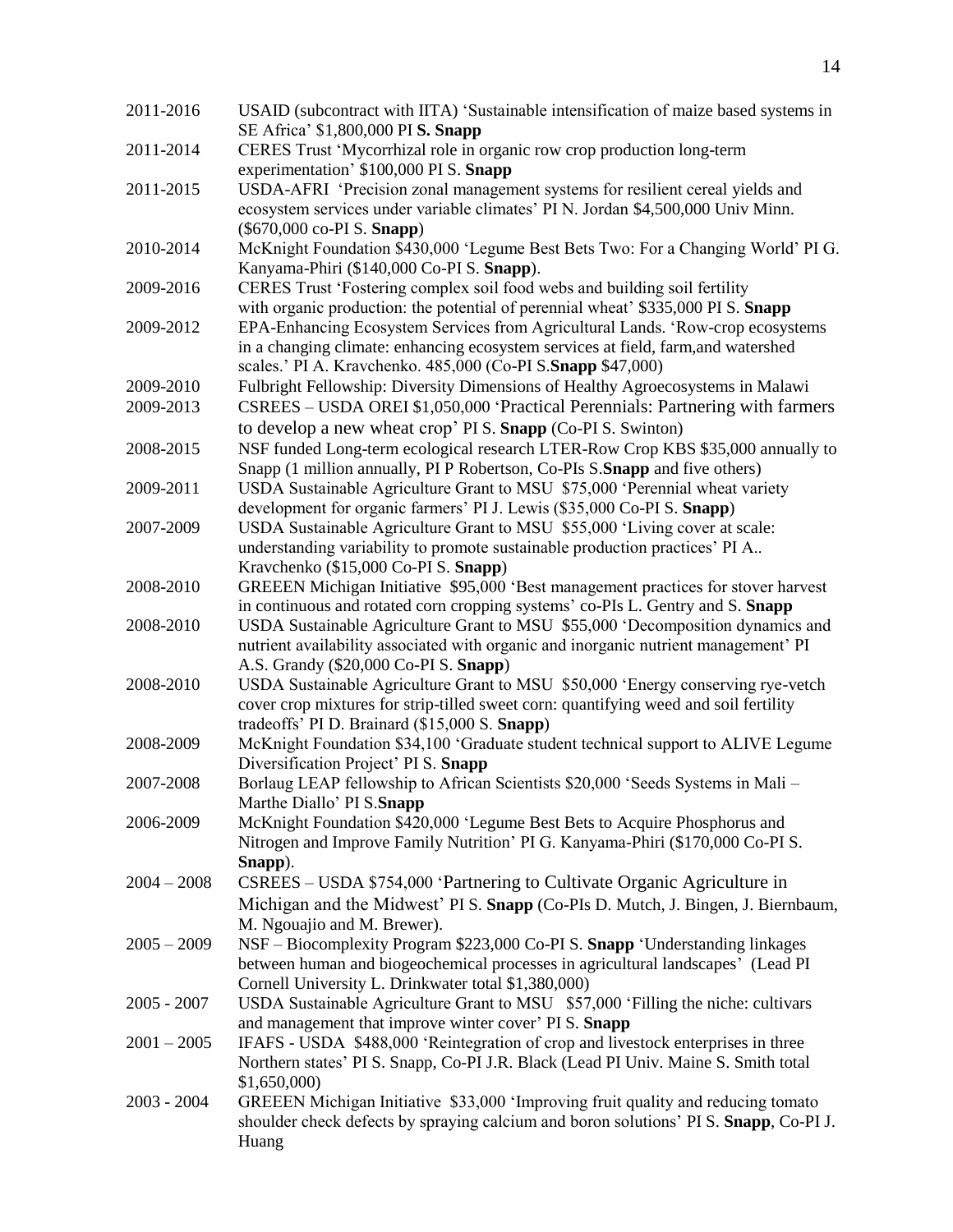| $2003 - 2005$                  | USDA Sustainable Agriculture Grant to MSU \$57,000 'Healthy roots for sustainable<br>agriculture: Quantifying the effect of cover crops and composts on root traits, disease<br>and nematodes' PIS. Snapp                                                                    |
|--------------------------------|------------------------------------------------------------------------------------------------------------------------------------------------------------------------------------------------------------------------------------------------------------------------------|
| $2000 - 2003$                  | Michigan Potato Industry Commission 'Optimizing nitrogen nutrition in potatoes - Is<br>spoon feeding through manure or slow release fertilizers the answer?' 'Understanding<br>potato yield variability' PI S. Snapp<br>$$25,600 + $18,000 + $12,000 = $55,600$              |
| $2002 - 2003$                  | USDA Sustainable Agriculture Grant to MSU \$52,000 'Best bet' cover crops:<br>quantifying nutrient credits and performance for Michigan vegetable systems<br>PI D. Mutch, Co-PI S. Snapp Collaborators R. Goldy, M. Hausbeck                                                 |
| $2001 - 2004$<br>$2001 - 2004$ | \$69,000 PI S. Snapp, collaborators J. Brienling, D.<br><b>GREEEN</b> Michigan Initiative<br>Smucker 'Promoting cover crops for resilient and efficient vegetable systems'                                                                                                   |
|                                | \$70,500 PI S. Snapp, collaborators W. Kirk, J. Kelly<br><b>GREEEN Michigan Initiative</b><br>'Tackling soil-borne diseases in bean through integrated management'                                                                                                           |
| $2001 - 2003$                  | USDA Sustainable Agriculture Grant to MSU (Ecological Integration of Soil, Plants<br>and Animals Special Grant, USDA) \$44,700 'Quantifying benefits and costs of cover<br>crops in irrigated systems' PI S. Snapp, Collaborator S. Swinton                                  |
| 2002-2003                      | Michigan SWMREC - \$7,600 'High quality fruit through improved nutrient regimes'<br>Continued in 2003-2004 for \$10,200. PI S. Snapp                                                                                                                                         |
| 2001-2002                      | Michigan SWMREC \$10,000 'Superior spuds: cover crop systems and tuber<br>protection for quality potato and processing vegetables.' PIS. Snapp                                                                                                                               |
| $2000 - 2002$                  | GREEEN Michigan Initiative \$84,000 to <b>Snapp</b> , total of \$220,000; PI M. Hausbeck,<br>Co-PIs S. SnappReducing Fruit Defects Affecting Fresh Market Tomatoes'                                                                                                          |
| 1999-2002                      | DFID, U.K. \$292,000 PI S. Snapp and Co-PI D. Rohrbach 'Will Women Farmers<br>Invest in Improving their Soil Fertility Management?' DFID, U.K.                                                                                                                               |
| 1997-1999                      | The Rockefeller Foundation \$264,000 PI S. Snapp "Soil Fertility Technologies to<br>Improve Smallholder Productivity"                                                                                                                                                        |
| 1995 - 1997                    | The Forum of Agriculture Resource Husbandry, The Rockefeller Foundation \$120,500<br>"Soil Resource Management and Agroforestry Systems to Improve Crop<br>Productivity and Sustainability in Two Southern Malawi Watersheds"<br>G.Y. Kanyama-Phiri, PI and S. Snapp, Co-PI. |
| 1993                           | USAID (NCISE-IARC Linkages Program) US\$ 17,000 "Genetic Mapping of Root<br>Architectural Traits Controlling Productivity of Beans in Low-P Soils". PI S. Snapp                                                                                                              |
| 1988 - 1991                    | California Tomato Research Institute \$35,000 "Resistance to Phytophthora Root Rot in<br>Processing Tomato as Affected by Salinity and Calcium Nutrition " PI S. Snapp.                                                                                                      |
| 1987 - 1988                    | Interdisciplinary Research Project funding, \$22,000. University of California, Davis                                                                                                                                                                                        |

| Academic Advising | *Student from underrepresented ethnic group |  |  |
|-------------------|---------------------------------------------|--|--|
|                   |                                             |  |  |

### **International Agronomy Minor – Faculty coordinator**

## **Undergraduate Student Research Interns and Honors Research Projects:**

\*Chiwimbo Gwenambira, *\**Iman Sylvain (ESA – SEEDS fellow), Richard Price, \*Briana Shuford, Bryan Wallace, Rebecca Titus, Andrea Posigian, Jennifer Jenkins, Anne Scott

### **Current, Graduate Committee Member:**

*Brad Peters (PhD, Geography), Sabra Gerdes (MS, CSS), Sarah Kooper (PhD, Ag Econ), Gana Adebiyij (PhD, Comm Sust.), Alexia Witcombe* (MS, CSS), *Nzube Egboluche* (MS, CSS) *Leah Mungai (PhD, Geography),* Watson, Jacob Paul (MS, Comm. Sust.)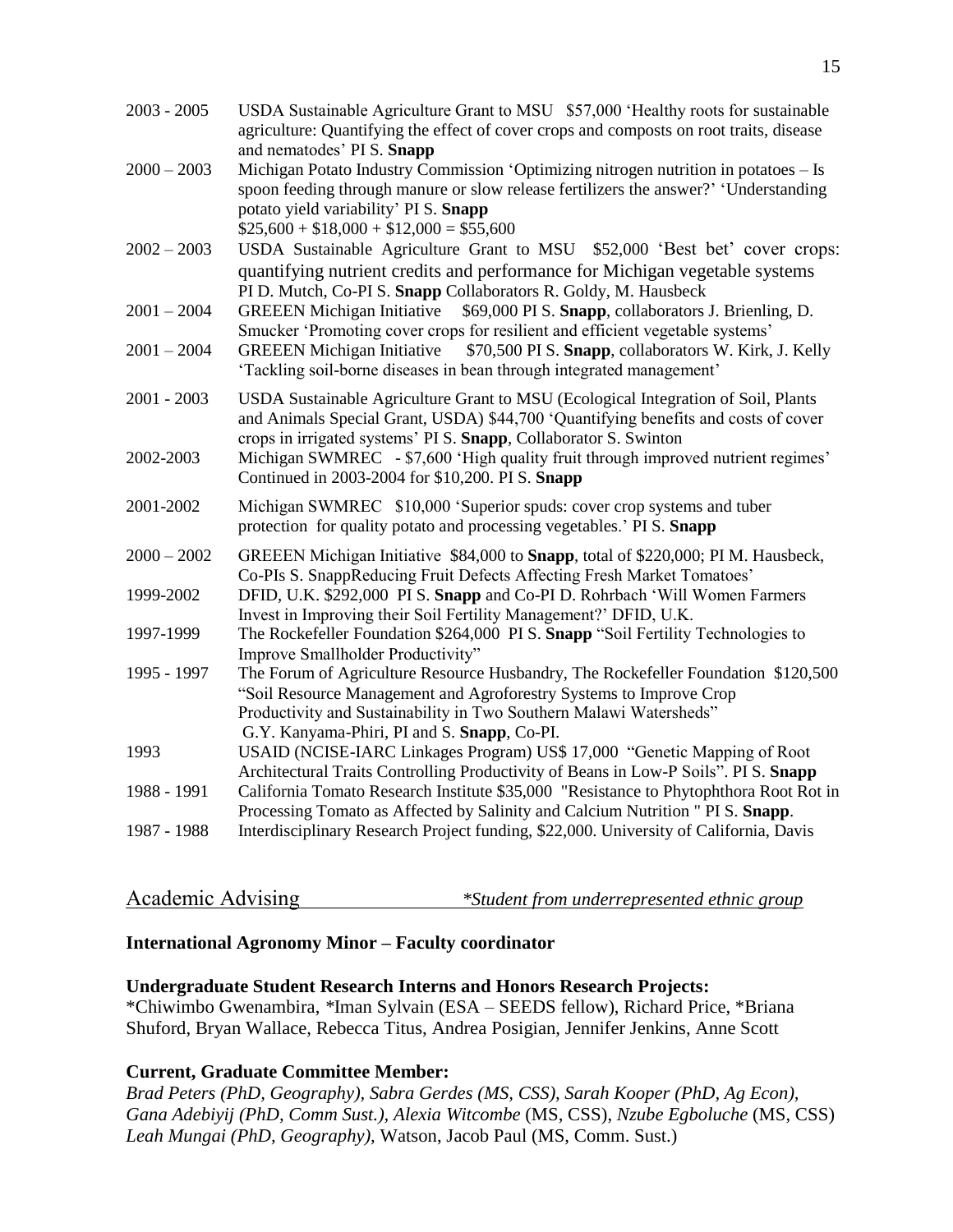## **Completed Degrees, Graduate Committee Member:**

*Mary Parr (PhD.), Maksym Ivanyna (PhD.), \*Ninh Hoan (M.S.), Megan Sheahan (M.S.), Ben Henshaw (M.S.), \*Shahwar Salam* (M.S.), *\*Paligwende Nikiema* (*Ph.D.*), *Devan Berry (M.S.), Terry Loecke (Ph.D.), \*Marcia St. Babtiste (Ph.D.), Jim Heilig (M.S.) \*Keston Njira (M.S., Univ. Malawi), \*Belinda Roman (Ph.D.), Katherine O'Neil (Ph.D.)***, \****Juan-David Robayo (Ph.D.) Michelle Hockett (M.S.), Erin Haramoto (Ph.D.), Shahlo Safarzoda (M.S.), Rich Price (M.S.)*

| <b>DEGREE GRANTED</b>                     | <b>NAME</b>              | <b>CURRENT POSITION</b>                        |  |  |
|-------------------------------------------|--------------------------|------------------------------------------------|--|--|
| UNIVERSITY OF MALAWI - CO-ADVISOR         |                          |                                                |  |  |
| 1998, M.S.                                | *Rebbie Phiri (now       | Senior soil scientist at Alliance for a        |  |  |
|                                           | Harawa)                  | Green Revolution in Africa, Kenya              |  |  |
| 1998, M.S.                                | *Dickens Phiri           | Conservation N.G.O., Mozambique                |  |  |
| 1999, M.S.                                | *Bernard Kamanga         | Livinstonia University, Malawi                 |  |  |
| MICHIGAN STATE UNIVERSITY - MAJOR ADVISOR |                          |                                                |  |  |
| 2002, M.S.                                | Heather Borden           | Consultant                                     |  |  |
| 2003, M.S.                                | *Judith Nyiraneza        | Scientist, Agriculture and Agri-Food<br>Canada |  |  |
| 2002-2005, Post                           | *Dr. Jinsheng Huang      | Research Scientist, Univ. of Florida           |  |  |
| doctoral scholar                          |                          |                                                |  |  |
| 2004, M.S.                                | *Kanchan Date            | Raising family                                 |  |  |
| 2005, M.S.                                | <b>Courtney Gallaher</b> | Assistant Professor, Univ. N. Illinois         |  |  |
| 2006-2008, Post                           | Dr. Claire McSwiney      | Lecturer, Kalamazoo College,                   |  |  |
| doctoral scholar                          |                          | Michigan                                       |  |  |
| 2008, Ph.D.                               | Edgar Po                 | Scientist, Xavier University                   |  |  |
| 2008, Visiting                            | Dr. Ålena Pivovaro       | Assoc. Professor, Altai State                  |  |  |
| Scientist                                 |                          | Agrarian University, Russian                   |  |  |
|                                           |                          | Federation                                     |  |  |
| 2008, Ph.D.                               | Karen A Cichy            | Plant Geneticist & Asst. Professor,            |  |  |
|                                           |                          | USDA, East Lansing, Michigan                   |  |  |
| 2009, Ph.D.                               | <b>Tracy Beedy</b>       | Soil Scientist, World Agroforestry             |  |  |
|                                           |                          | Center                                         |  |  |
| 2008 and 2009,                            | *Bessie Green            | University of Maryland, Eastern                |  |  |
| <b>Visiting Scientist</b>                 |                          | Shore                                          |  |  |
| 2009, Ph.D.                               | *Marthe Diallo           | Senior Science Advisor, Christian              |  |  |
|                                           |                          | Aid Foundation, Bamako, Mali                   |  |  |
| 2009-2012,                                | Dr. Steve Culman         | Assistant Professor, The Ohio State            |  |  |
| Postdoc.                                  |                          | University                                     |  |  |
| 2010, Ph.D.                               | <b>Brook Wilke</b>       | Farm Manager, MSU Kellogg                      |  |  |
|                                           |                          | <b>Biological Station</b>                      |  |  |
| 2010, Ph.D.                               | *Wezi Mhango             | Assistant Professor, Univ. of Malawi           |  |  |
| 2012, Postdoc.                            | Dr. Ariene Peralta       | Post doctoral scholar, Purdue                  |  |  |
| 2012, M.S.                                | Mary Ollenburger         | Ph.D. Studies, Wageningen Univ.,               |  |  |
|                                           |                          | The Netherlands                                |  |  |

**Completed Degrees and Current Degrees, Major Advisor (Advised 12 PhD and 12 MSc students):**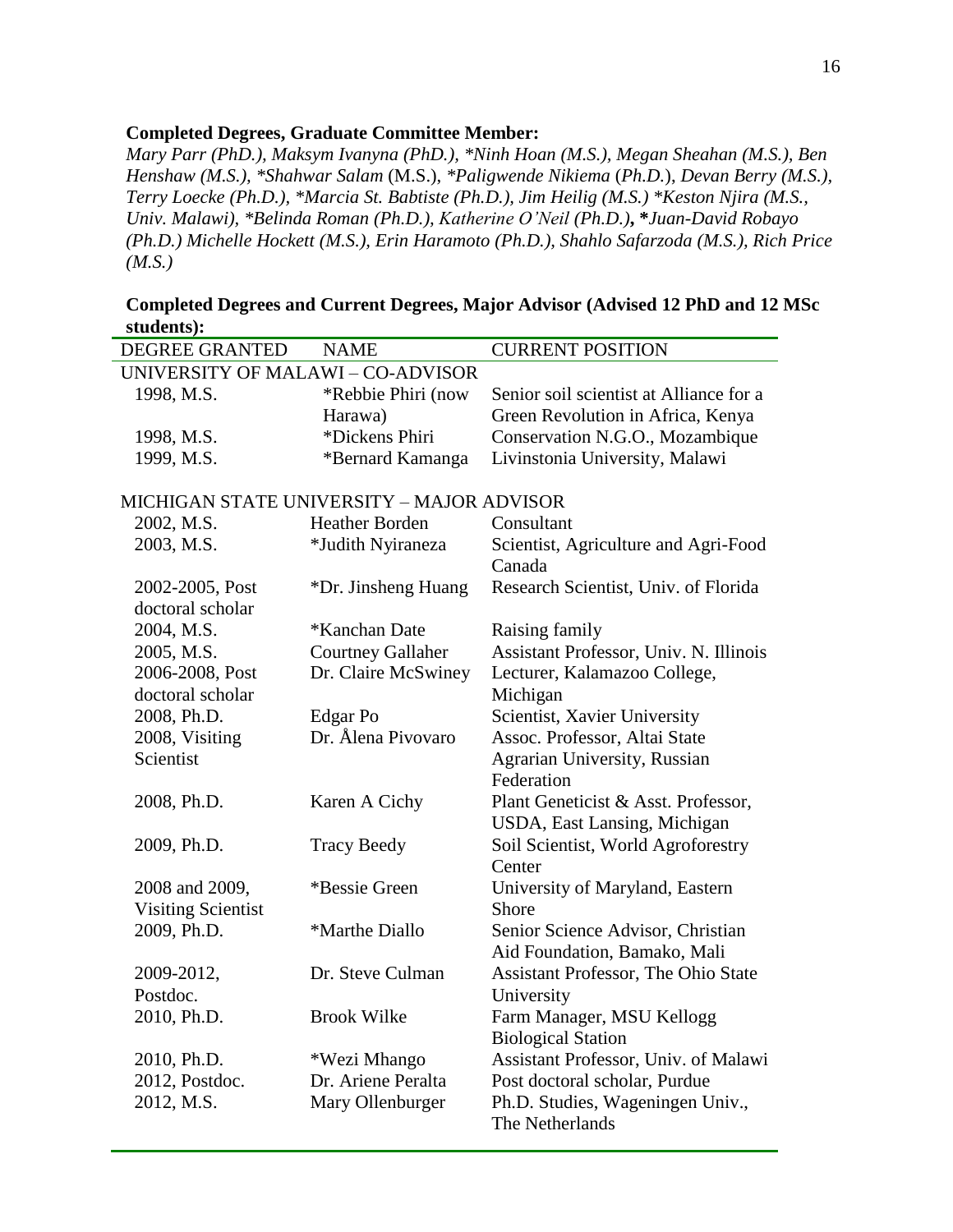| 2013, Ph.D.        | Nikhil Jaikumar    | Post doctoral scholar, Univ. Illinois |
|--------------------|--------------------|---------------------------------------|
|                    |                    |                                       |
|                    |                    |                                       |
| 2014, Ph.D.        | Krista Isaacs      | Post doctoral scholar, ICRISAT        |
| 2014, M.S.         | Sowmya Surapur     | Private Industry                      |
| 2012, M.S.         | Sienna Tinsley     | Extension educator, Vermont           |
| 2016, Ph.D.        | *Placid Mpeketula  | Assistant Professor, Univ. of Malawi  |
| 2013, M.S.         | Dan Kane           | PhD student, Yale University          |
| 2014, M.S.         | Alex Smith         | Farmer                                |
| 2012-2015 Postdoc. | *Dr. Regis Chikowo | Assistant Professor, Plant, Soil and  |
| Current, Ph.D.     | *Princess Adjei-   | <b>Microbial Sciences</b>             |
|                    | Frimpong           | Crop and Soil Sciences                |
| 2015, M.S.         | *Chiwimbo          | PhD student, MSU                      |
| Current, Ph.D.     | Gwenambira         | Crop and Soil Sciences                |
| Current, Ph.D.     | *Erin Anders       | Crop and Soil Sciences, EFFS          |
| Current, Postdoc.  | Dr. Paul Roge      | Plant, Soil and Microbial Sciences    |
| Current, Postdoc.  | Dr. Phil Grabwoski | Plant, Soil and Microbial Sciences    |
| Current, Ph.D.     | Alison Nord        | Plant, Soil and Microbial Sciences    |

### *\*FROM UNDERREPRESENTED ETHNIC GROUP*

#### *TEACHING ACTIVITIES*

Co-developed and Member of Steering Committee for Specializations in Sustainable Agriculture and Food Systems (undergraduate) and Ecology of Food and Farming Systems (graduate)

**Courses** - Current Agricultural Systems, CSS 431, 3 credits, Spring International Agriculture Topics Seminar, CSS 294, 1 credit, Spring

**Courses** – Past Contribute lectures in HRT 893 and CSS 442. Co-taught short course on Agroecology with Dr. Wezi Mhango and Dr. Anna Hull, University of Malawi, August, 2012 and January, 2014 Co-taught Ecological Food and Farming Systems Seminar CSS/ACR 892B, 1 credit, Fall 'Eating Green in Michigan' UGS 101 Freshman Seminar, Fall 2008 Co-designed and co-taught in 2006 and 2007 a new course - Soil Biology 360 (3 credits) Organized Seminar on Soil Organic Matter (2004) Co-taught CSS 893 Biogeochemistry of Sustainable Agriculture (2004) Horticulture Graduate Seminar HRT 893 Sustainable Agriculture (2003) Taught 4 to 6 lectures HRT 853 Plant Mineral Nutrition in 2001, 2002 and 2003

#### *SERVICE*

**Professional memberships**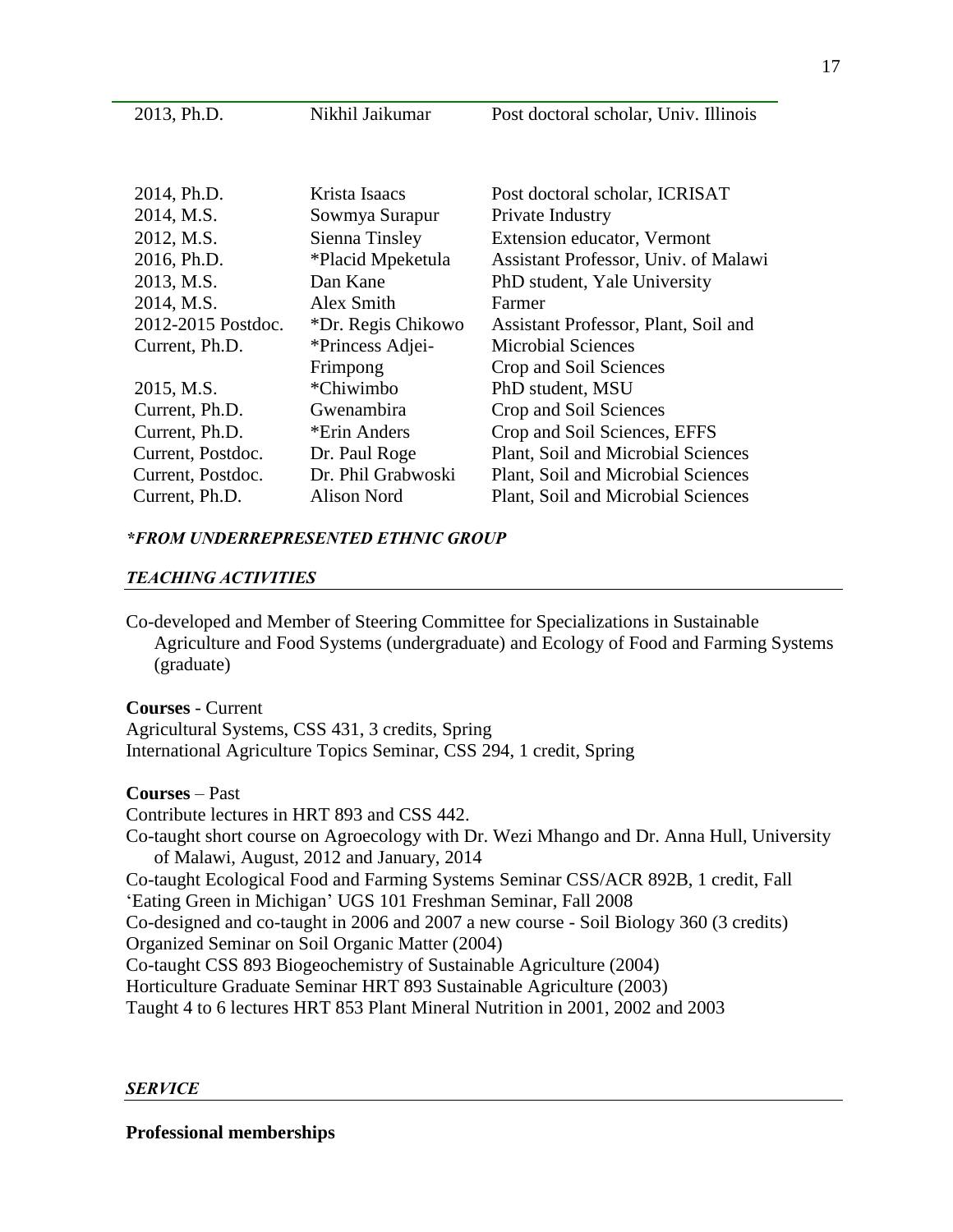Fellow of the American Society of Agronomy (ASA), elected 2010 (Committees: Global Agronomy Board Rep, 2015-2017; Fellows Committee, Jan 2013 – Dec 2015; Rapid Response Team Member, 2012-2015) Co-leader of Perennial Grains Community Group, Global Agronomy Division, American Society of Agronomy International Committee member, Long-term ecological research (LTER) Executive Board Member, Soil Science Society of America

Member, Ecological Society of America

Current Michigan Representative and Past President, North Central Region Technical Committee on Soil Organic Matter and Soil Quality (NCERA59)

Chair, 2003, Organic Committee, American Society of Horticultural Science

| <b>YEAR</b> | SYMPOSIUM/TALK                     | <b>ROLE</b>               | <b>SOCIETY</b>                             |
|-------------|------------------------------------|---------------------------|--------------------------------------------|
| 2016        | Perennial grains:                  | <b>Plenary Speaker</b>    | Contested Agronomy, IDS, UK                |
|             | Transformative or pipe dream?      |                           |                                            |
| 2016        | Three Problems: One Priority       | <b>Invited Speaker</b>    | Climate Smart Agriculture, USAID           |
| 2015        | Sustainable Intensification and    | <b>Invited Speaker</b>    | American Society of Agronomy               |
|             | the Future of Food Systems         | <b>Invited Speaker</b>    | AAAS 2015 Annual Meeting                   |
| 2015        | Sustainable Intensification        | <b>Invited Speaker</b>    | AAAS 2014 Annual Meeting                   |
| 2014        | Indicators                         | <b>Invited Speaker</b>    | <b>Tufts University</b>                    |
| 2013        | Perennial grain systems            | Keynote Speaker           | Launch for Global Center for Food          |
| 2013        | Sustainable smallholder ag.        | Invited Speaker,          | Systems Innovation, MSU                    |
| 2013        | Resilience and food security       | <b>AAAS</b> Symposium     | AAAS 2013 Annual Meetings,                 |
|             | Ecological Intensification &       |                           |                                            |
| 2012        | Farmer-Researcher Partnerships     | <b>Invited Speaker</b>    | Iowa State University                      |
| 2012        | Crop and Soil Sci. Seminar         | <b>Invited Speaker</b>    | Virginia Tech, Blacksburg VA               |
|             | Agrobiodiversity and               |                           |                                            |
| 2012        | <b>Participatory Approaches</b>    | <b>Plenary Speaker</b>    | <b>ICRISAT 40<sup>th</sup> Anniversary</b> |
|             | Resilient Farming Systems for a    |                           | Hyderabad, India                           |
| 2012        | Changing World                     | <b>Invited Speaker</b>    | Mini-Symposium on Reinventing              |
|             | Agrobiodiversity for               |                           | <b>Conservation Agriculture, France</b>    |
| 2011        | <b>Conservation Agriculture</b>    | <b>Invited Speaker</b>    | Food Security Bureau, USAID                |
| 2011        | Sutainable Intensification         | <b>Plenary Speaker</b>    | FAO Workshop on long-term ag               |
|             | Long-term Lessons from LTER        |                           | experiments in Africa, Kenya               |
| 2011        | Cropping Systems Trial             | <b>Invited Speaker</b>    | African Studies Association, DC            |
| 2011        | Agroecology and Food Security      | <b>Invited Speaker</b>    | American Society of Agronomy               |
| 2010        | Sustainable Intensification        | <b>Invited Speaker</b>    | Purdue University                          |
| 2010        | <b>Practical Perennial Grains?</b> | <b>Invited Speaker</b>    | Ecology Society of America                 |
|             | <b>Engaged Ecology</b>             | <b>Invited Speaker</b>    | American Society of Agronomy               |
|             | Green Revolution 2.0               |                           |                                            |
| 2009        | Agroecology for a Sustainable      | <b>Invited Speaker</b>    | Ecological Society of America              |
|             | Future                             |                           |                                            |
| 2009        | Advanced Management of Soil        | <b>Invited Speaker</b>    | Midwest Organic and Sustainable            |
|             | <b>Organic Matter</b>              |                           | Education, Wisconsin                       |
| 2009        | Partnerships and Agroecology       | <b>Plenary Speaker</b>    | Fourth World Congress on                   |
|             |                                    |                           | Conservation Agriculture, India            |
| 2005        | Bio-indicators for soil quality    | <b>Workshop Organizer</b> | Soil Ecological Society                    |
| 2004        | Predicting the threshold for       | <b>Invited Speaker</b>    | <b>Center for Environmental</b>            |
|             | sustainability                     |                           | Farming Systems, NCSU                      |
| 2003        | Participatory Research and         | <b>Invited Speaker</b>    | <b>Center for International Potato</b>     |

## **Symposia: organized or invited speaker**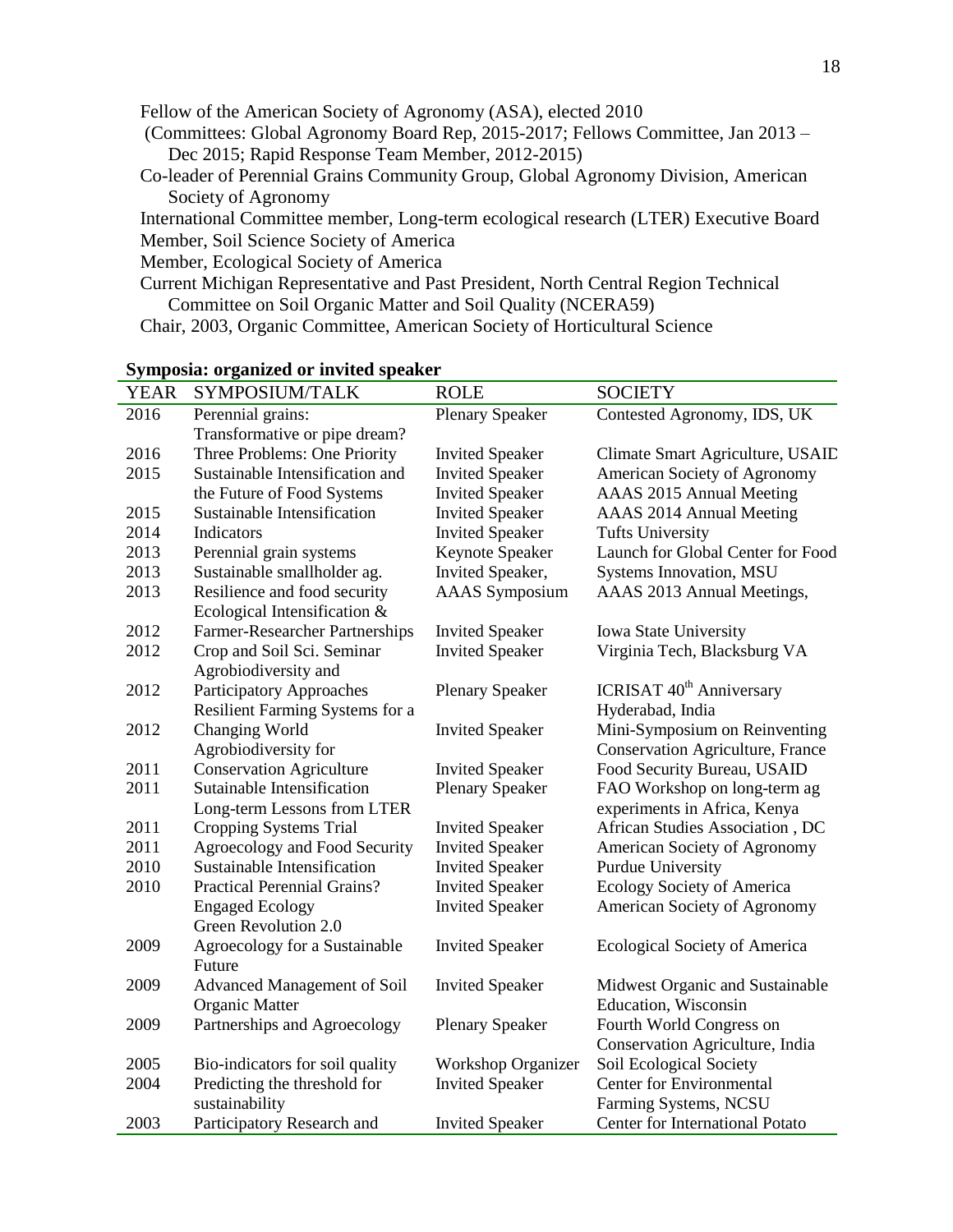|      | <b>Extension for High Value Crops</b> |                        | Research, Lima Peru             |
|------|---------------------------------------|------------------------|---------------------------------|
| 2003 | Designing cover crop systems          | Organizer              | Great Lakes Expo, Grand Rapids, |
|      | for vegetable production              |                        | Michigan                        |
| 2001 | Quantitative Analysis of Data         | <b>Invited Speaker</b> | University of Giessen and       |
|      | from Participatory Methods            |                        | CIMMYT, Germany                 |
| 2001 | Cropping System Analysis and          | <b>Invited Speaker</b> | Farmer Participatory Research,  |
|      | <b>Integrated Soil Management</b>     |                        | CGIAR, Chiang Mai, Thailand     |
| 2000 | On-farm Experimentation               | <b>Invited Speaker</b> | World Agroforestry Center and   |
|      | Design for the Rest of us             |                        | PRGA, Nairobi, Kenya            |
| 1999 | Participatory Research and            | Organizer              | ICRISAT, Zimbabwe               |
|      | <b>Extension in Soil Management</b>   |                        |                                 |
| 1998 | Tools and Partnerships for            | Organizer              | American Society of Agronomy    |
|      | Resource Management: farmer           |                        |                                 |
|      | participatory research                |                        |                                 |
| 1990 | Women in Agriculture                  | Co-chair, Student      | Univ. California Davis          |
|      |                                       | Symposium              |                                 |
|      |                                       |                        |                                 |

#### *MICHIGAN STATE UNIVERSITY SERVICE*

#### **Current:**

- Mentor Committee Chair, Dr. Amos Ines, Assistant Professor, Agriculture Systems Modeler, Fixed Term Faculty, Plant, Soils and Microbial Sciences Dept. (2015- On going)
- Mentor Committee, Dr Karen Cichy, USDA and Adjunct Assistant Professor, Plant, Soils and Microbial Sciences Dept. (2013- On going)
- Mentor Committee, Dr Lisa Tiemann, Assistant Professor, Plant, Soils and Microbial Sciences Dept. (2015-On going)
- Graduate Crop and Soil Science committee, Department of Plant Soil and Microbial Sciences (2015-currently on leave)
- LTER Agronomy Committee Chair and member of LTER executive committee, W.K. Kellogg Biological Station (2006-On going)

#### **Past:**

Search committee member for an Associate Dean and Director for the Office of Diversity and Pluralism for the College of Agriculture and Natural Resources (2015) Chair, Search Committee for Agriculture Systems Modeler, Fixed term Faculty (2014) Agronomic Advisor to the W.K. Kellogg Biological Station Director (2006-2014) Search Committee for Soil Biologist, Plant, Soils and Microbial Sciences dept. (2014) College of Agriculture and Natural Resources College Advisory Committee member, KBS representative (2007 – 2009; 2011- 2014) KBS Seminar Committee (2011-2014) Department Advisory Committee, Plant, Soils and Microbial Sciences dept. (elected, 2011-2013) Plant Science Recruitment Committee, KBS representative (2008 – 2009; 2011-2012) KBS Site Use and Facilities committee member (2007 – 2009) Sustainable Agriculture and Food Systems Ad-Hoc CANR committee (2006 – 2008) Search Committee for Animal Science and KBS faculty member (2008-2009) Search Committee for Sustainable Ag. and Food Systems Academic Specialist, Chair (2007-2008) Search Committee for MSUE Extension Director, Southwest Region (2007-2008) Graduate Committee Member, Dept. Crop and Soil Sciences (2006 – 2008) Advisory Committee Member, African Studies Program (2005- 2007) Search Committee for Geography Faculty position, Geography Dept (2005-2006) Program Development Ad-Hoc Intra-college committee to plan a Production and Food Systems Ecology Program at Michigan State University (2003-2004)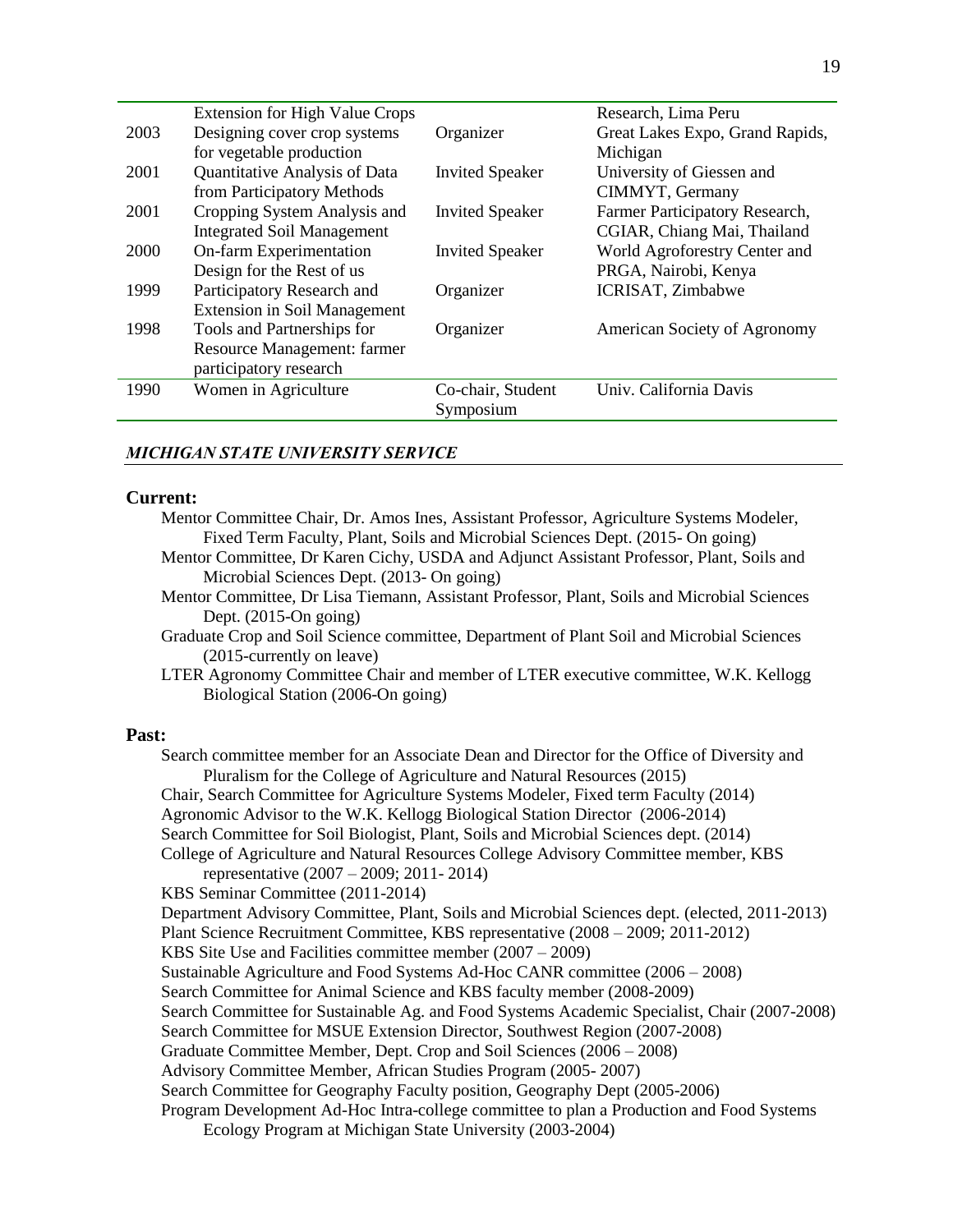Department Advisory Committee (DAC) for Horticulture Department (2001-2003) Potato Committee, CSS Department (2001- 2006) Search Committee for Vegetable Post-Harvest Faculty position, Horticulture Department (2002) Search Committee for Vegetable Production Faculty position, Horticulture Department (2001)

#### **Leadership of community ventures**

- 1. Organized workshops addressing women in agriculture and international development issues, 1987-1993 at University of California and The Pennsylvania State University
- 2. Initiated fundraising drive for farmer-to-farmer based development projects connecting Oregon and Central America, 1987-88
- 3. Officer of the University of Minnesota Sustainable Agriculture Association,1984-85
- 4. Co-founded and President, Palouse Chapter of Tilth, a sustainable agriculture club, Washington State University, Pullman, WA 1982.

#### *INVITED AND VOLUNTEERED TALKS – SELECTED EXAMPLES*

- 'Perennial grains: Transformative option or pipe dream?' Plenary talk, Contested Agronomy Meeting, Institute for Development Studies 23-25 February, 2016, Brighton, UK.
- Co-chair and Speaker 'Designing sustainable agricultural systems with legumes' Fifth International Farming System Design Course, Talk title: 'Greener food production in Africa: intensification through multipurpose legumes', August, 2015, Montpellier France
- 'Sustainable intensification in a world of change' Invited talk, Symposium on 'Perspectives on sustainably supporting the human populace in the future' American Society of Agronomy, Soil Science Society of America Annual Meeting, November 18, 2015, Minneapolis, MN.
- 'Perennials and cover crops for future cropping systems' Plenary talk, Penn. State University, Sustainable Agriculture 6<sup>th</sup> Annual Meeting, State College, PA, March, 2015.
- 'Advance soil organic matter management for sustainable production' Michigan Soil and Water Conservation Annual Meeting, March, 2014
- 'Back to the future in Rwanda: Is agricultural intensification being pursued at the expense of food security' with K. Isaacs, 2013. First International Conference on Global Food Security, Noordwijkerhout, The Netherlands, 29 Sept- 2 Oct., 2013
- 'A greener revolution in Africa: Ecological intensification lessons' Iowa State University, Ames, IA, December  $6<sup>th</sup>$ , 2012
- 'Advanced Soil Organic Matter Management' Great Lakes Expo, Grand Rapids, MI, December 5<sup>th</sup>, 2012
- 'Perennial cropping system redesign' Purdue University, Department Seminar, 2012
- 'Ecology and organic matter management: Lessons from Long-term experimentation" Organicology Soils Intensive, Portland, OR Feb. 10, 2011.
- 'Malawi through a different lens: remote sensing to farmer sensing' CASID/GenCen Friday Forum, International Studies Program, MSU, January 21, 2011.
- 'Biodiversity and a resilient green revolution: lessons for a changing climate' Symposium on Green Revolution 2.0. American Society of Agronomy, Long Beach, CA. November 2, 2010.
- 'Nitrogen fixation over the long-run: Lessons from organic and integrated grain production' poster with L. Gentry, J. Green and S. Culman. American Society of Agronomy, Long Beach, CA. November 2, 2010.
- 'Sustainability in row crop ecology from Malawi to Michigan' Washington State University, Dept. Crop and Soil Sciences, August 26, 2010.
- "What role crop diversity and conservation agriculture in an age of climate change' University of Malawi, Dept of Crop Science, Seminar, October, 2009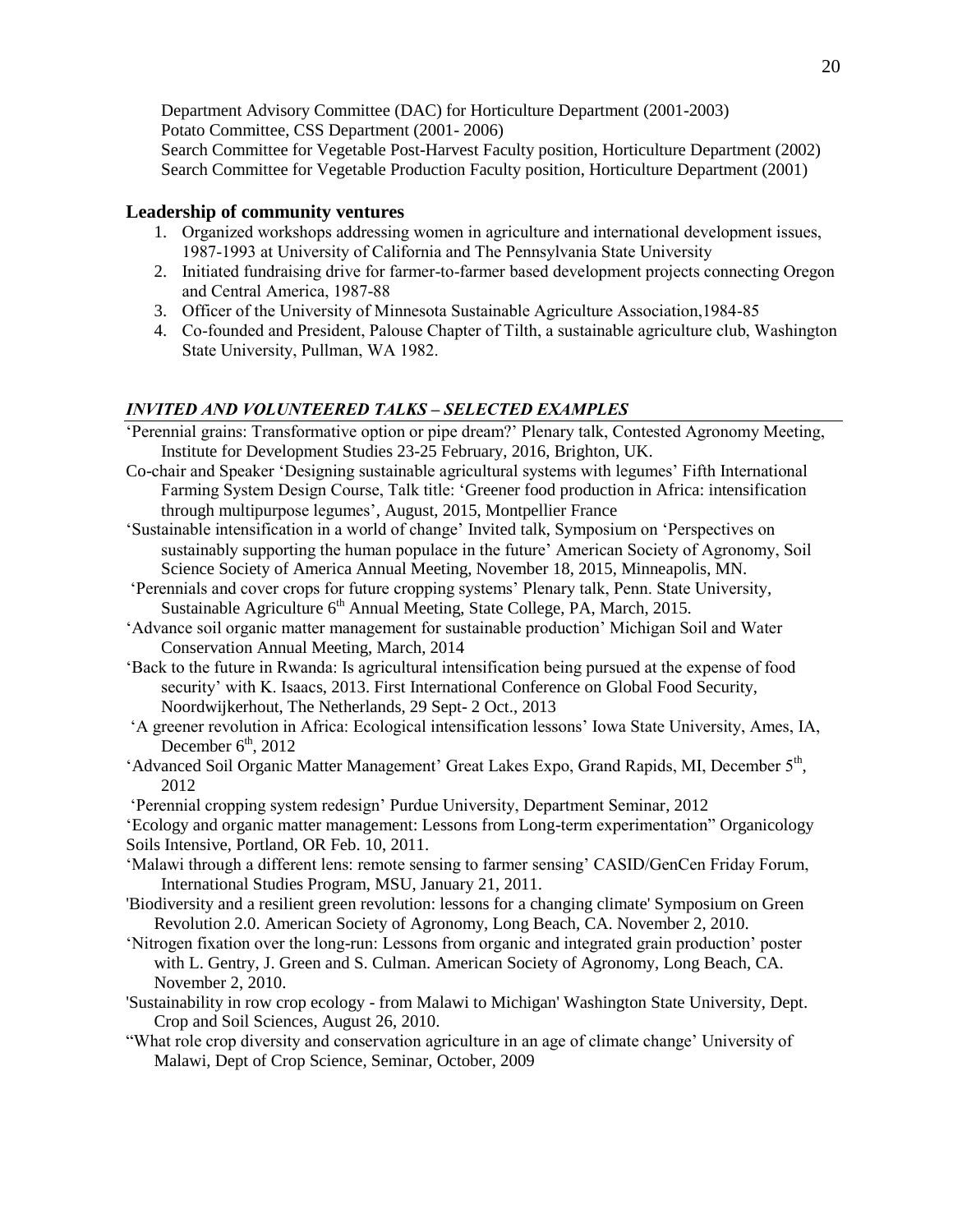**Talks ~ 5 per year** to Michigan growers, crop advisors, industry representatives, academic audiences (community college, MSU), Michigan Groundwater Stewardship Program, Michigan Extension, master gardeners and other community groups

## **Recent examples:**

- 'Managing more with biology in row-crop agriculture' Invited talk, KBS LTER 2015 Symposium 'Farming for Ecosystem Services: New Directions for Long-term Ecological Research in Agriculture' April 15-17, 2015, East Lansing, MI.
- "Advanced soil organic matter management" Great Lakes EXPO, Grand Rapids, MI, December, 2015. "Perennial grains for dual use: livestock and grain?" MOSES, La Crosse, WI Feb 20, 2013
- "Adapting to a changing world: A Michigan field crop perspective" Climate change training workshop, March 14, 2011, Kellogg Biological Station, Hickory Corners, MI
- "Advanced management of crop residues and soils in a bioeconomy" Michigan Corn Marketing Board Meeting, January, 2009, DeWitt, MI.
- "Balancing nitrogen and organic matter for sustainable production" by Sieg Snapp, Dept of Crops and Soil & MSU Kellogg Biological Station. Building Healthy Soils in Vegetable and Grain Systems, Aug 21, 2008, Sears, MI.

## *TECHNICAL REPORTS AND ARTICLES FOR NEWSLETTERS, EXTENSION ALERTS, PROCEEDINGS – 61 TOTAL – SELECTED EXAMPLES*

**Snapp**, S.S. 2008. Is it possible to build soil organic matter while simultaneously decomposing soil organic matter to supply nitrogen? Field Crop Advisory Team Alert, MSUE and New Agriculture Webbased Newsletter<http://www.ipm.msu.edu/new-ag.htm>

Gentry, L.E. and S. S. **Snapp**. 2008 Soil organic matter in a continuous corn cropping system Field Crop Advisory Team Alert, Michigan State University Extension

**Snapp,** S.S. and L. Gentry. 2007. Is nitrogen a moving target? Lessons from a 15-year corn rotation trial. Field Crop Advisory Team Alert, Michigan State University Extension

Wilke, B. and S.S. **Snapp**. 2007. Perennial wheat: A new crop for Michigan? New Agriculture Webbased Newsletter [http://www.ipm.msu.edu/new-ag.htm,](http://www.ipm.msu.edu/new-ag.htm) MSU IPM

Oneil, K. and S.S. **Snapp**. 2005. Time Travel and Soil Quality, Vegetable CATalert Newsletter. **Snapp S.S.** and K.U.Date. 2004.Strategies to suppress root rots in snap beans. Great Lakes Expo Proceedings, December, 2004.

**Snapp** S.S**.** and K.U.Date**.** 2004**.** Mustard, rye and fumigation for healthy potato roots. The Michigan Potato Industry Commission. MPIC Newsline, November.

**Snapp**, S.S. 2004. Organic approaches to improve root health and nutrition in a wet year. New Agriculture Web-based Newsletter [http://www.ipm.msu.edu/new-ag.htm,](http://www.ipm.msu.edu/new-ag.htm) MSU IPM.

**Snapp**, S.S. 2004. Evaluating nitrogen availability in organically managed fields. New Agriculture Web-based Newsletter [http://www.ipm.msu.edu/new-ag.htm,](http://www.ipm.msu.edu/new-ag.htm) MSU IPM.

- **Snapp**, S.S. 2003. Managing covers for improved nutrient supply to vegetables. Vegetable CAT Alert 2003, Vol 18, No. 14
- **Snapp**, S.S. 2003. Is all manure created equal? Vegetable CAT Alert 2003, Vol 18, No. 11
- **Snapp**, S.S. and D. Warncke. 2003. Strategies to improve color and quality of tomato fruit. Vegetable CAT Alert 2003, Vol 18, No. 8
- Nyiraneza J. and S.S. **Snapp**. 2003. Cover crops and manure help rebuild and improve soils. The Vegetable Grower News. Vol.37. No. 6. pp. 23-24.

http://www.vegetablegrowersnews.com/pages/issue\_03\_06/03\_06\_rebuild\_soil.html

- **Snapp**, S.S, D. Warncke and M. Ngouajio. 2003. Managing cover crops to optimize nitrogen supply and vegetable crop establishment. Vegetable Crop Advisory Team Alert, Michigan State University Extension. Vol. 18, No. 2 [http://www.ipm.msu.edu/CAT03\\_veg/V05-07-03.htm#6](http://www.ipm.msu.edu/CAT03_veg/V05-07-03.htm#6)
- **Snapp**, S.S. and E.A. Po. 2003. Can site-specific farming improve potato yields. Vegetable Crop Advisory Team Alert, Michigan State University Extension. Vol. 18. No 5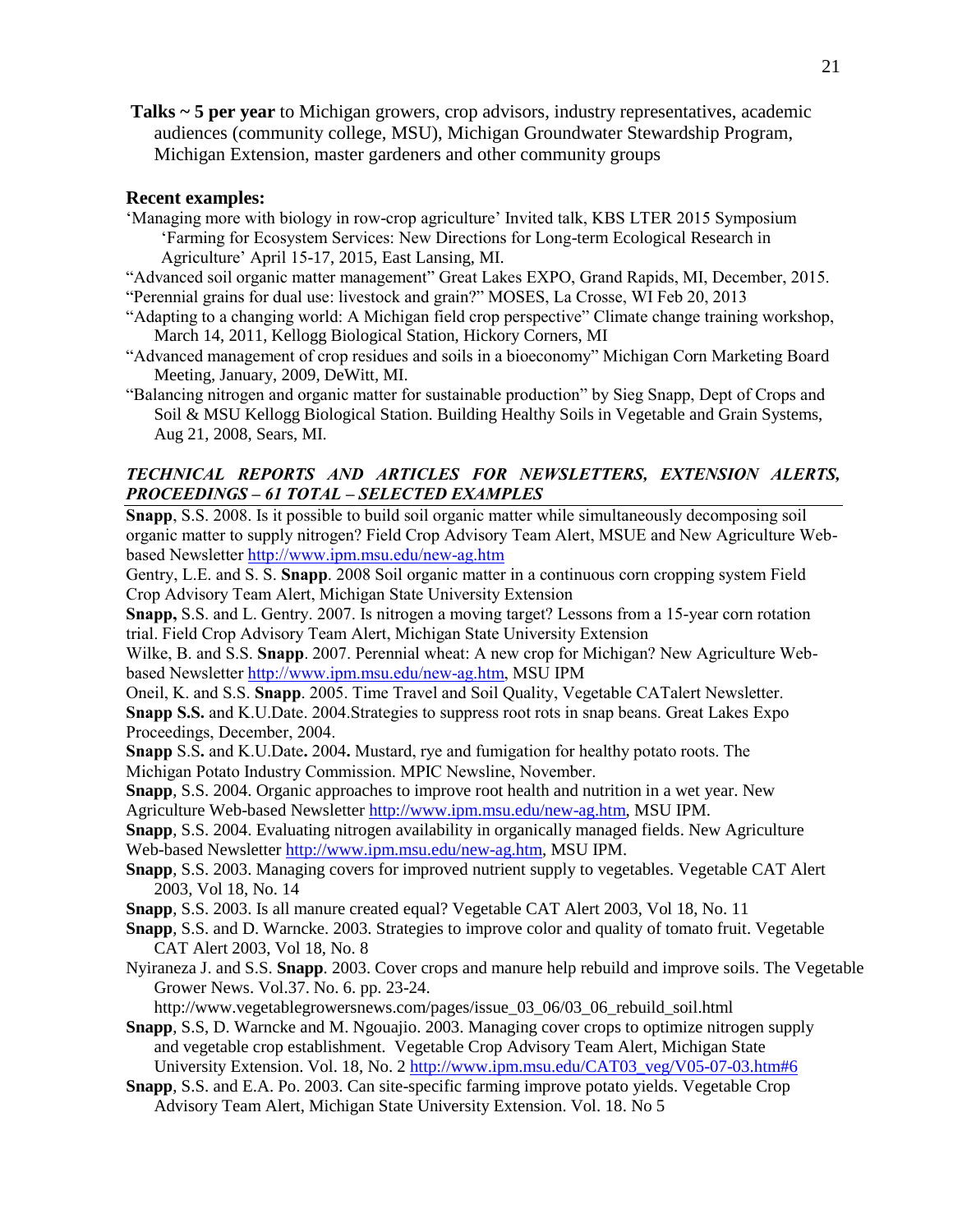- **Snapp**, S.S. 2003. Planning ahead for soil tilth that optimizes vegetable yields and quality. Vegetable Crop Advisory Team Alert, Michigan State University Extension. Vol. 18. No 4
- **Snapp**, S.S., J. Nyiraneza, K. O'Neil. 2003. Managing manure in potato systems, Quad State Potato Report, University of Wisconsin, Madison, WI.
- Ngouajio, M., R. Goldy, S. **Snapp** and B.H. Zandstra. 2003. Effect of colored polyethylene mulches on fresh market tomato growth and yield. Proceedings of the  $31<sup>st</sup>$  Agricultural Plastic Congress Proceedings. Grand Rapids, MI. pp. 100-105.
- **Snapp**, S.S. 2003. Managing manure in potatoes. Great Lakes Expo, December, 2002 (Article reprinted in The Ontario Farmer).
- Mutch, D., **Snapp**, S.S., M. Hausbeck, and R. Goldy 2002. [Cover Crops Effects on Fresh Market](http://www.msue.msu.edu/swmrec/ann%20rpt%2002/tomato%20covers.PDF)  [Tomatoes and Summer Squash.](http://www.msue.msu.edu/swmrec/ann%20rpt%2002/tomato%20covers.PDF) SWMREC Annual Report. [http://www.msue.msu.edu/swmrec/](http://www.msue.msu.edu/swmrec/%20AnnRpt99/reportindex.htm)  [AnnRpt99/reportindex.htm](http://www.msue.msu.edu/swmrec/%20AnnRpt99/reportindex.htm)
- **Snapp**, S.S. J. J. Nyiraneza, K. O'Neil. 2003. Managing manure in potato systems, Quad State Potato Report, University of Wisconsin, Madison, WI.
- **Snapp**, S.S., J. Nyiraneza, and K. O'Neil. 2002. Improving productivity and soil quality in short potato rotations. In: Michigan Potato Research Report, Vol. 34. Michigan State University, Agricultural Experiment Station in cooperation with The Michigan Potato Industry Commission, E. Lansing, MI. pp. 139-143.
- **Snapp**, S.S. and J. Huang. Oct. 2002. Keeping Shoulder Check in Check. American Vegetable Grower. Vol.50. No. 10. 46
- **Snapp,** S.S. 2002. Targeting manure application to vegetables. Vegetable Crop Advisory Team Alert, Michigan State University Extension. Vol. 8, No. 20, Sept. 25, 2002.
- **Snapp**, S.S. 2002. The latest on potatoes and manure: Do they mix? Vegetable Crop Advisory Team Alert, Michigan State University Extension. Vol. 17, No. 9.
- **Snapp**, S.S., J. Huang, and D. Warncke. 2002. Improving quality of fresh market tomato fruit. Vegetable Crop Advisory Team Alert, Michigan State University Extension. Vol. 17, No. 16 p.2.
- **Snapp**, S.S. and Jinsheng Huang. 2001. Possible cures for shoulder checking. Great Lakes Expo, Dec. 4-6, 2001, Grand Rapids, MI
- **Snapp**, S.S. and C. Long. 2001. Calcium Nutrition The Key to Improving Quality and Storage of Potato Tubers? 2001 Potato Research. Michigan Potato Industry Commission and Michigan State University Extension. East Lansing, MI.
- **Snapp**, S.S. and M. Ngouajio. 2001. Conservation tillage revisited. Vegetable Crop Advisory Team Alert, Michigan State University Extension. Vol. 16, No. 18 pp. 2-3.

#### *INTERNATIONAL RESEARCH AND OUTREACH IMPACT*

1.**Over 25 years experience in Africa**, including as a Fulbright sub-Saharan Africa Scholar in 2010, based in Lilongwe Malawi with Univ. of Malawi, researching biodiversity in agricultural ecosystems.

2. I currently lead a five year **sustainable intensification of agriculture project in Malawi** through a contract with IITA on the 'Africa RISING' five country project funded by USAID and a two year systems scoping grant funded by the Gates Foundation on '**Perennial grain crops for African smallholder farming systems'**

3. **As a Co-PI for 8 years on the 'Soils, Food and Healthy Communities' project in Malawi** we have fostered adoption by over 10,000 farm families of multipurpose legumes, such as the pigeonpeagroundnut doubled up legume technology. Recent evidence from USAID study of widespread adoption of doubled up legumes into the neighboring country of Zambia and this technology is now **officially approved by the Malawi government, announced in Feb. 2016 by the Malawi Ministry of Agriculture,** Technology Release Committee.